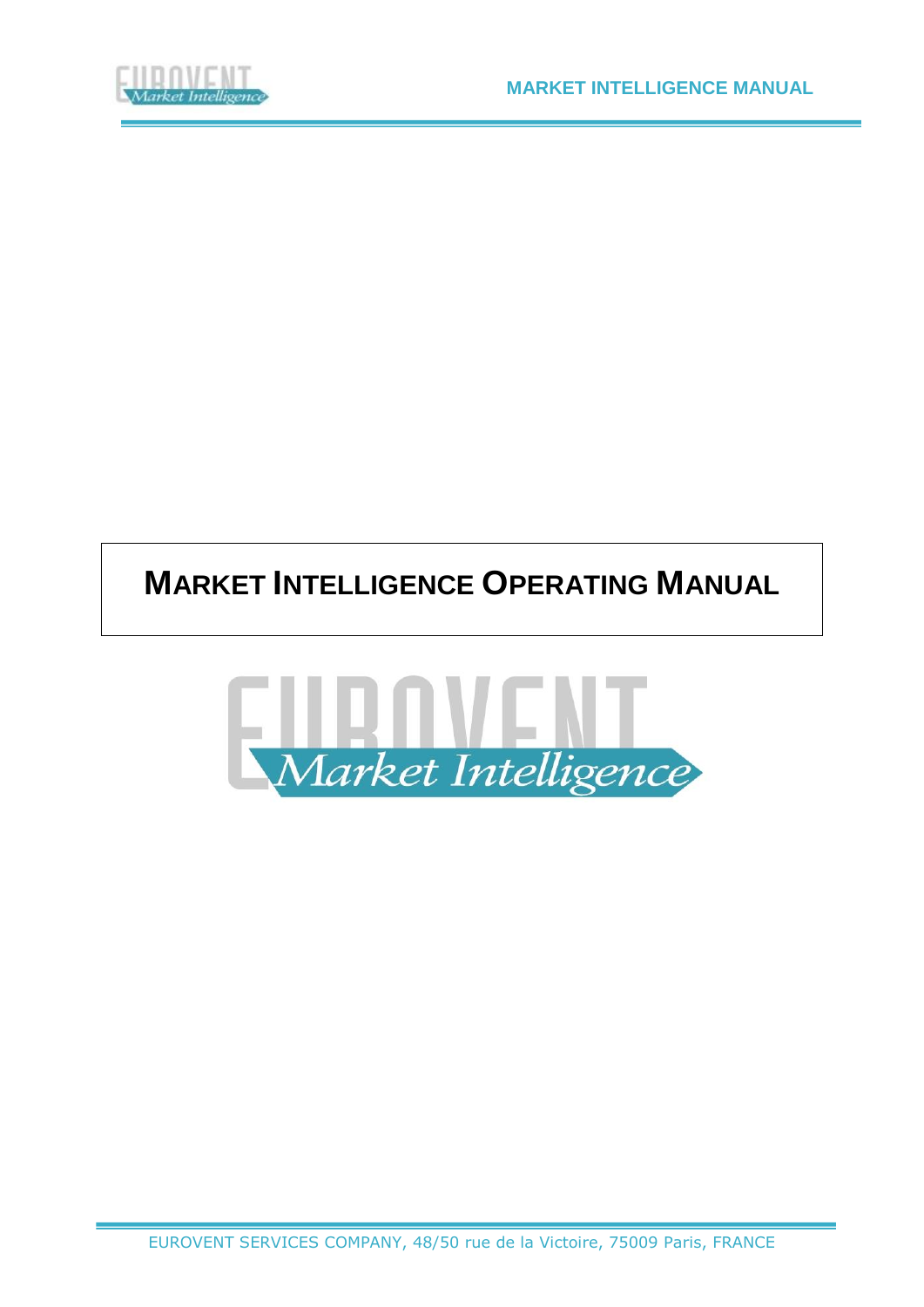

### **MARKET INTELLIGENCE MANUAL**

### **8th version – Issued 30th May 2017**

The Market Intelligence Manual presents the organisation of Market Intelligence department within Eurovent Services Company, the setting-up procedures, the general principles and rules of activities including statistic programmes.

Rules discussed in the Manual comply with the competition law and were approved by audit.

The Market Intelligence Manual is regularly up-dated under the responsibility of the Market Intelligence Committee.

| <b>Publication</b><br>date | <b>Revision</b><br>date | <b>Version</b><br># | <b>Alteration</b>                                       |
|----------------------------|-------------------------|---------------------|---------------------------------------------------------|
| 05/22/2014                 | 05/30/2017              |                     | Programme list - Ranking - Price list - Website content |
|                            |                         |                     |                                                         |
|                            |                         |                     |                                                         |
|                            |                         |                     |                                                         |

#### Published by EUROVENT SERVICES COMPANY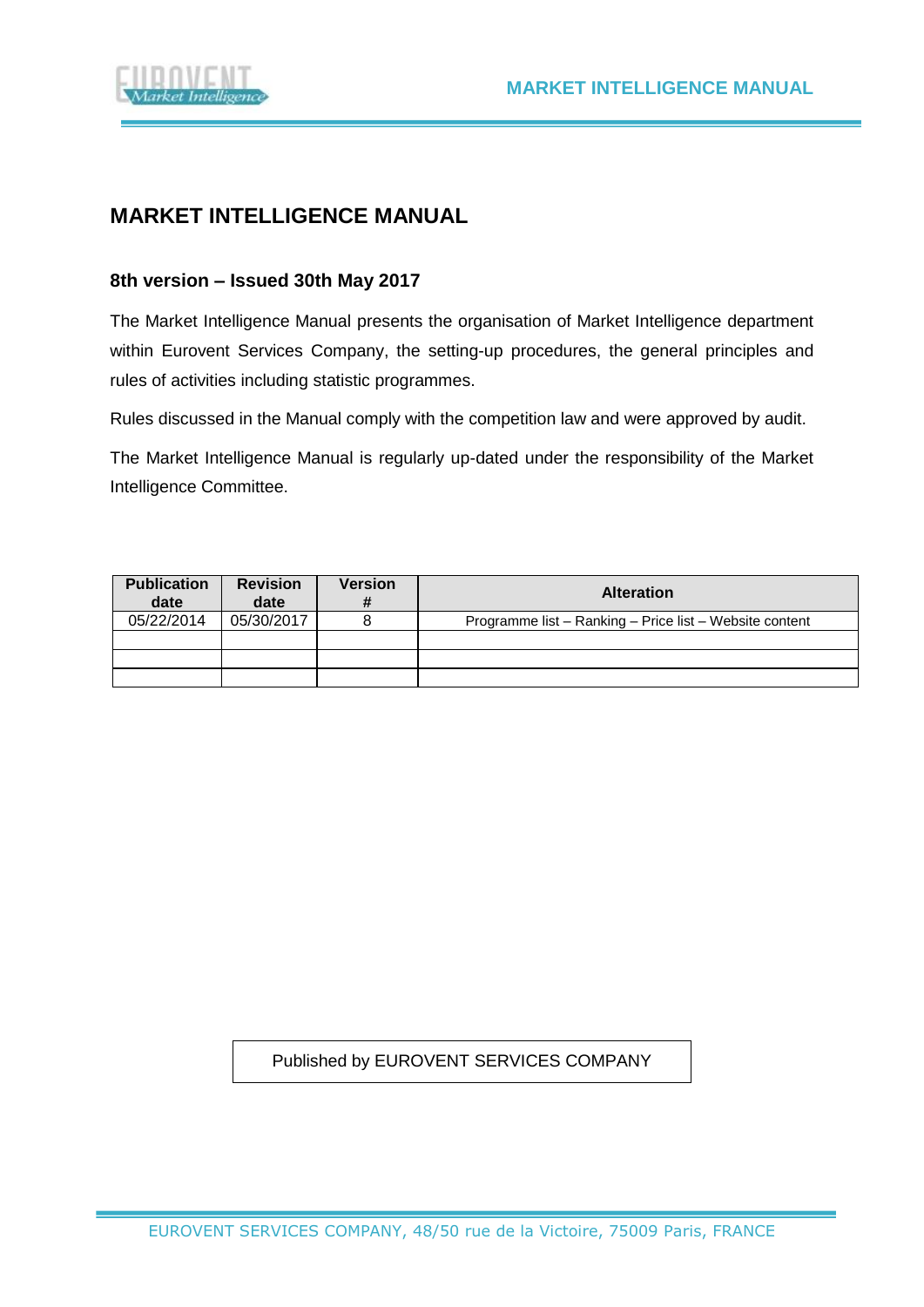

#### **CONTENTS**

| L     |                                                                          | $\overline{\mathbf{4}}$ |
|-------|--------------------------------------------------------------------------|-------------------------|
| Ш.    | <b>ORGANISATION</b>                                                      |                         |
| II.1  |                                                                          |                         |
| II.2  |                                                                          |                         |
| II.3  |                                                                          |                         |
| II.4  |                                                                          |                         |
| II.5  |                                                                          |                         |
| Ш.    |                                                                          |                         |
|       | SETTING-UP, ADMINISTRATION AND PROCEDURES OF STATISTICS _______________8 |                         |
| III.1 |                                                                          |                         |
| III.2 |                                                                          |                         |
| III.3 |                                                                          |                         |
| III.4 |                                                                          |                         |
| III.5 |                                                                          |                         |
| III.6 |                                                                          |                         |
| III.7 |                                                                          |                         |
| III.8 |                                                                          |                         |
| III.9 |                                                                          |                         |
| IV.   |                                                                          |                         |
| V.    |                                                                          |                         |
| V.1   |                                                                          |                         |
| V.2   |                                                                          |                         |
| V.3   |                                                                          |                         |
| V.4   |                                                                          |                         |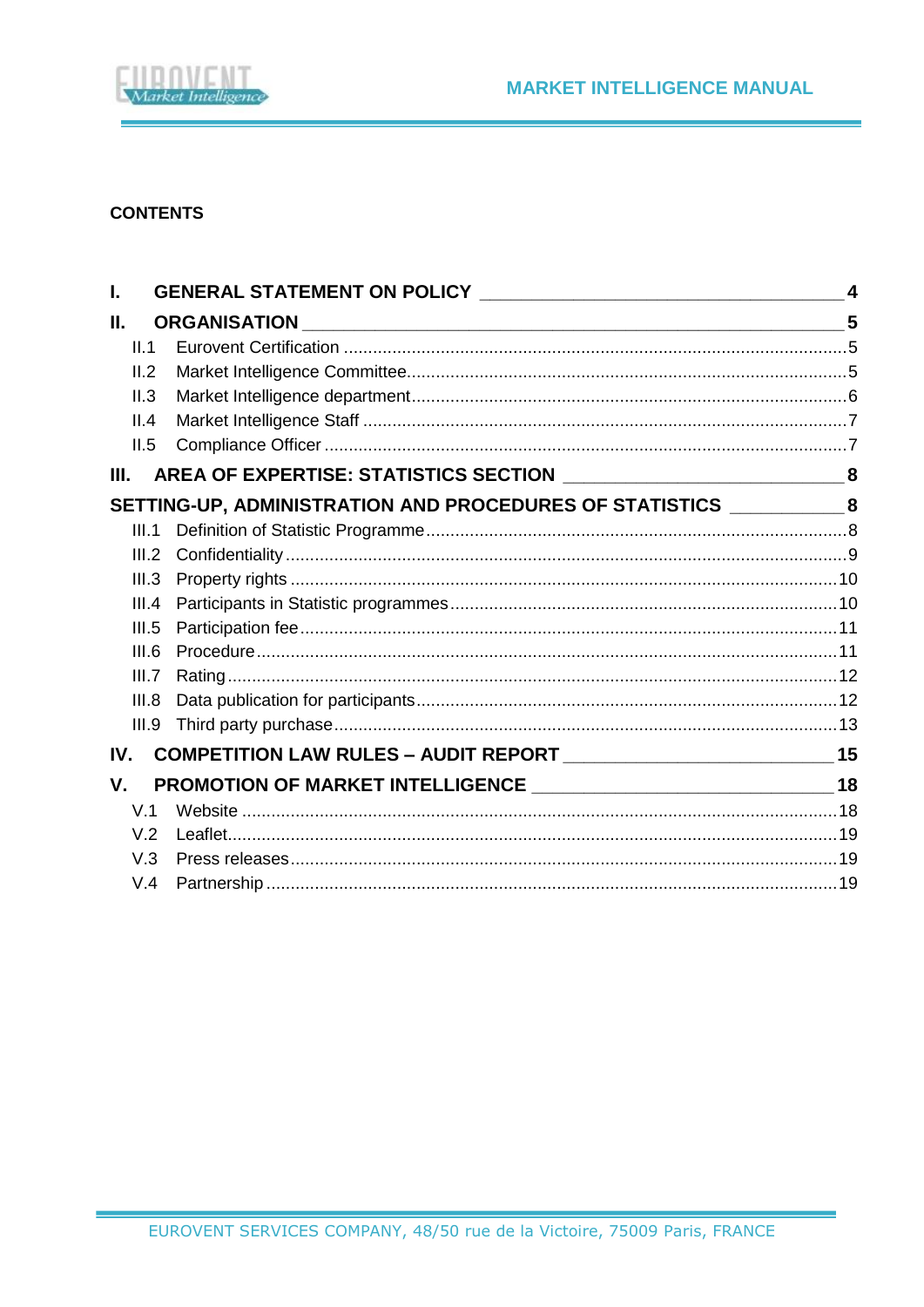

#### <span id="page-3-0"></span>**I. GENERAL STATEMENT ON POLICY**

The purpose of Eurovent Market Intelligence department is to improve industry market awareness thus encouraging honest competition in the market.

The strategic objective of Market Intelligence is to meet manufacturers' needs by providing a global European market vision and to represent manufacturers at the highest level.

The following areas of expertise are executed with specific objectives:

- **1.** Develop the European statistics system (via Eurovent Statistics programmes)
- **2.** Provide market information and analyses (in long-term)
- **3.** Provide forecasting and market strategy studies on demand (in long-term)

#### Principal characteristics of Market Intelligence are:

- 1)The essential principle is to provide only reliable data and information on the HVACR market in EMEA (Europe, Middle-East and Africa);
- 2)Market Intelligence is dedicated to all HVACR players; hence participation to the Statistic programmes is open to all manufacturers, regardless of membership of Eurovent Certification and Eurovent National Associations;
- 3)Income coming from various activities (Statistics programmes, Market studies on request etc.) will be used to cover the expenses of the Market Intelligence department;
- 4)Expenses shall be borne entirely by the HVACR players;
- 5)Eurovent key geographical market is:
	- European Union 28
- United Emirates • Yemen
- Norway
- Russia
- Switzerland
- Turkey
- Ukraine
- Africa
- Bahrain
- Kuwait
- Oman
- Qatar
- Saudi Arabia
- Levant : Israel, Jordan, Lebanon, Syria
- Balkan countries : Albania, Bosnia Herzegovina, Montenegro, Republic of Macedonia, Serbia
- C.I.S. countries : Commonwealth of Independent States (Armenia, Azerbaijan, Belarus, Georgia, Kazakhstan, Kyrgyzstan, Moldova, Tajikistan, Turkmenistan, Uzbekistan)
- India
- Iran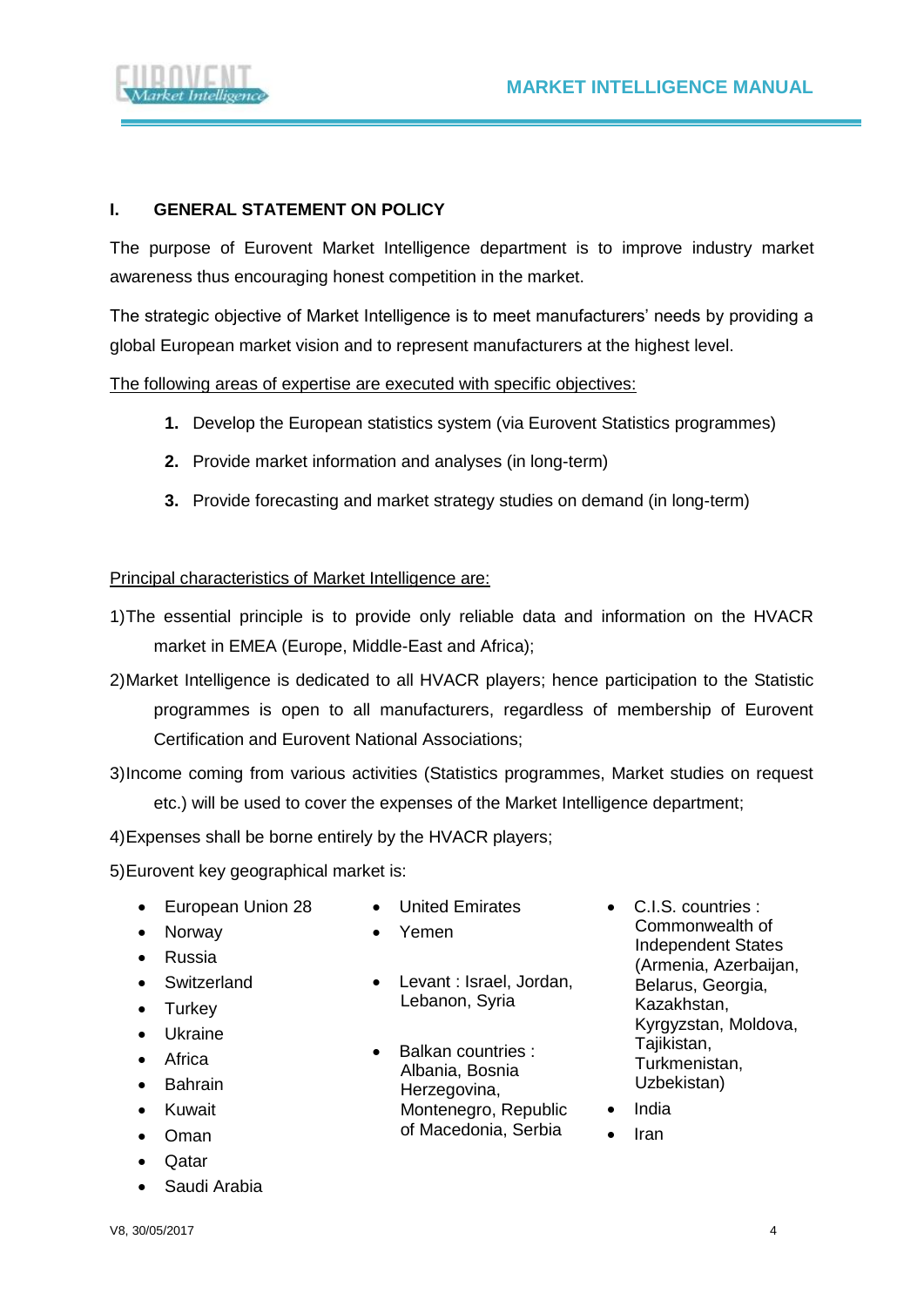

This geographical area may be extended or modified in accordance with programme requirements.

#### <span id="page-4-0"></span>**II. ORGANISATION**

#### **II.1 Eurovent Certification / Eurovent Services Company**

<span id="page-4-1"></span>Eurovent Certification Company Scrl has been set-up in 1993 as a full subsidiary of Eurovent. Eurovent is the European Association formed by National Associations of manufacturers of air handling, air-conditioning and refrigeration equipment manufacturers.

Eurovent Certification main activity is to certify the performance ratings of air-conditioning and refrigeration products according to European and international standards with the objective to build up customer confidence by levelling the competitive playing field for all manufacturers and by increasing the integrity and accuracy of the industrial performance ratings.

In 2007, Eurovent Certification spread its activity to the statistic and research services and established officially the Market Intelligence department.

In 2013, Eurovent Certification is renamed Eurovent Services Company, and transferred its certification activity to Certita, which became Eurovent Certita Certification.

The Market Intelligence department is supervised by the Board of Eurovent Services Company and is managed by the Market Intelligence Committee. The department is daily administrated by a Market Intelligence Team who reports to the Managing Director of Eurovent Services Company.

#### **II.2 Market Intelligence Committee**

<span id="page-4-2"></span>The Market Intelligence Committee is the management body of the Market Intelligence department.

The Market Intelligence Committee first approves the overall development and implementation of activities including statistic programmes; then monitors applied procedures, activities and ongoing projects, supervises statistic programmes, participation rate and data reliability, finally suggests changes and improvements in order to continuously meet manufacturers' demands.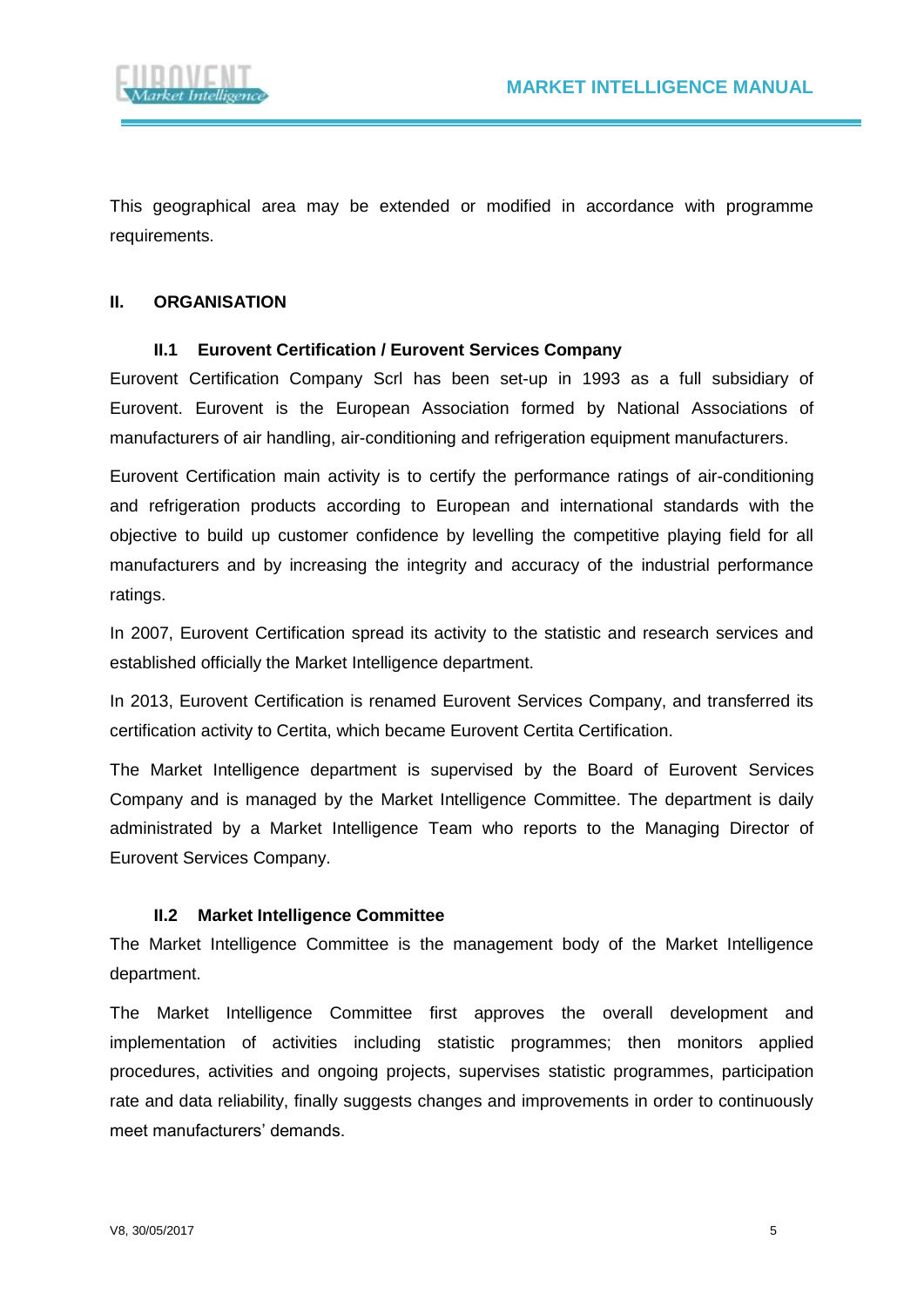

Any proposals concerning modifications of procedures prepared by various working groups that may have an effect on integrity of activities in Market Intelligence department must be approved by the Market Intelligence Committee and be a subject to "Competition Law Audit Report".

The members of the Market Intelligence Committee are:

- **Chairman of the Committee with right to vote**
- **EXEC** Representatives from industry
	- preferably from participating companies, with right to vote;
	- not participating, without voting right
- **■** Market Intelligence Team without right to vote;
- **Eurovent Services Company Managing Director without right to vote;**
- Independent representative (not manufacturer) mandated by Eurovent (staff or employee) without right to vote who can be represented by the Market Intelligence Manager himself/herself.

It is highly recommended to reach unanimous decisions by making suitable compromises. However, if necessary, the **simple majority of members present at the meeting** will be required.

The Chairman of the Market Intelligence Committee is elected for two years by the members of the Market Intelligence Committee. Chairman's company shall be member of Eurovent Association and participant in a Market Intelligence Programme. Chairman's task shall be to chair meetings, supervise proposed agendas and minutes prepared by the staff of Eurovent. The chairman has no particular voting rights.

Each representative has to be nominated by his/her company and as such the nomination form has to be signed by the company.

Every two years, a specific training in competition law rules will be organised for members of the Market Intelligence Committee, as well as for the Market Intelligence department staff. The Market Intelligence Committee meets twice a year.

#### <span id="page-5-0"></span>**II.3 Market Intelligence department**

The main tasks of the department are as follows:

- Organise regularly data collections according to fixed schedules and programmes
- Produce analysis accompanying the data results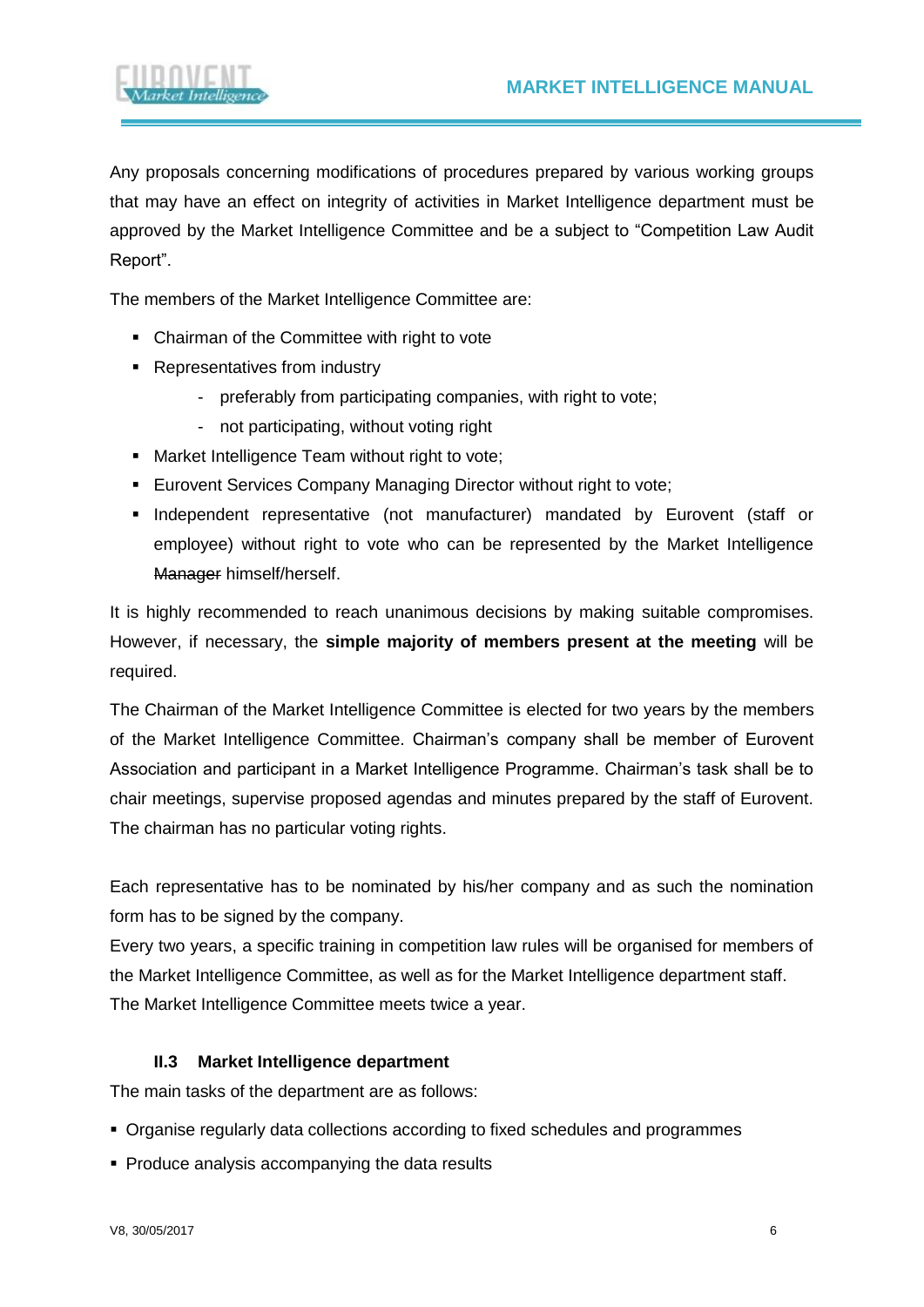

- **Provide relevant information on macro-economic and sector's changes**
- **Provide relevant information on HVACR industry**
- Publish press releases
- <span id="page-6-0"></span>▪ Produce, on request, strategic studies related to HVACR industry

#### **II.4 Market Intelligence Staff**

A full-time Market Intelligence Team will be in charge of Market Intelligence department and will be responsible for the daily function of the Market Intelligence department, carrying out specific tasks under the direction and supervision of the Market Intelligence Committee, and will follow the strategic outlines.

The Market Intelligence Team will attend the market intelligence committee and statistic working group meetings, prepare agendas for meetings, write and circulate the minutes.

As far as statistic activities are concerned, Market Intelligence Team will up-date the process to improve the reliability of statistics, identify market players, follow the data collection, prepare statistics reports, projections and analyses, and elaborate market researches and all information related to the market as well.

The Market Intelligence Team will be in charge of external communication; preparation of yearly action plan, press release publication, creation of commercial leaflets, etc.

The Market Intelligence Team will be an administrator of the Market Intelligence Website, supervise the online data collections, publish the information and propose new improvements.

#### <span id="page-6-1"></span>**II.5 Compliance Officer**

In the case of competition law rules doubts or infringement a compliance officer will be called in as an official advisor to the Market Intelligence department in order to determine the actions to be taken.

The compliance officer must be an external consultant and is appointed Eurovent Certification, following the recommendation of the Market Intelligence Committee.

The Market Intelligence Team can call him directly whenever needed.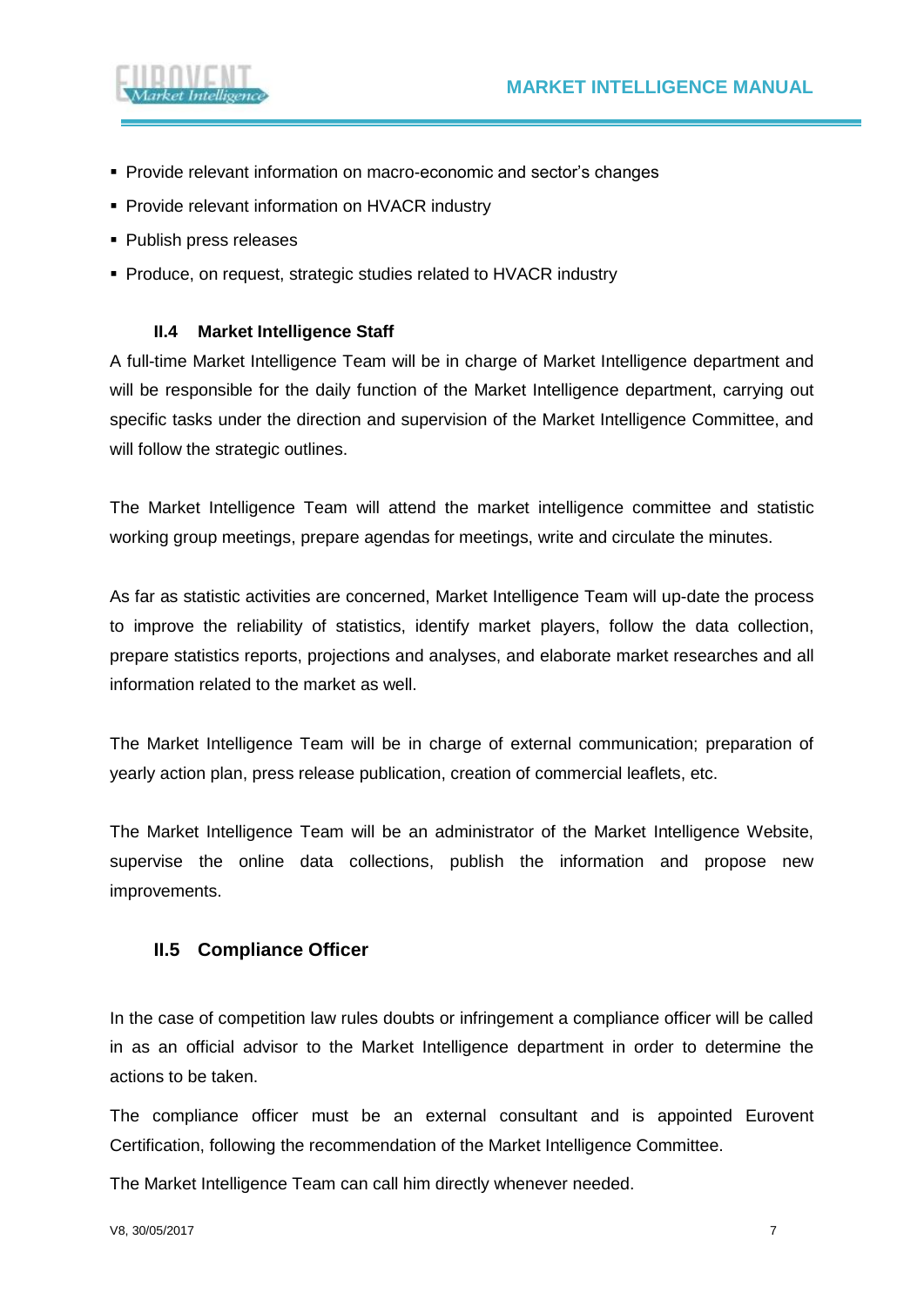

#### <span id="page-7-0"></span>**III. AREA OF EXPERTISE: STATISTICS SECTION**

#### <span id="page-7-1"></span>**SETTING-UP, ADMINISTRATION AND PROCEDURES OF STATISTICS**

#### **III.1 Definition of Statistic Programme**

<span id="page-7-2"></span>Statistic data collections are divided into Statistic programmes which cover each product section independently and collect data for relevant section directly from manufacturers in the form of questionnaires. New programmes may be created upon request, insofar as a relevant number of manufacturers are interested. Relevance is under appreciation of the Market Intelligence Team. This includes preparation of a dedicated meeting with the manufacturers, which shall decide if the participation is sufficient in order to represent industry.

The product sections are the following:

- Adiabatic Coolers
- Air conditioners (stopped in 2012)
- Air Curtains
- Air handling units
- Air filters
- Chilled beams
- Chillers
- IT Cooling
- Cooling Towers
- Fan coil units
- Heat exchangers
- Refrigerated display cabinets (stopped in 2012)
- Rooftops
- Pool dehumidifiers
- Residential air handling units
- Heat recovery systems (stopped in 2017)

#### *Scope of Statistic programmes:*

Statistic programme is represented by manufacturers who have the intention to participate or have already participated in it. If there is a sufficient interest, a specific product working group could be established with the regular or occasional meetings.

The task of the Statistic programme is to establish supports for the statistic data collections for relevant products. Manufacturers – participants in Statistic programme will supervise the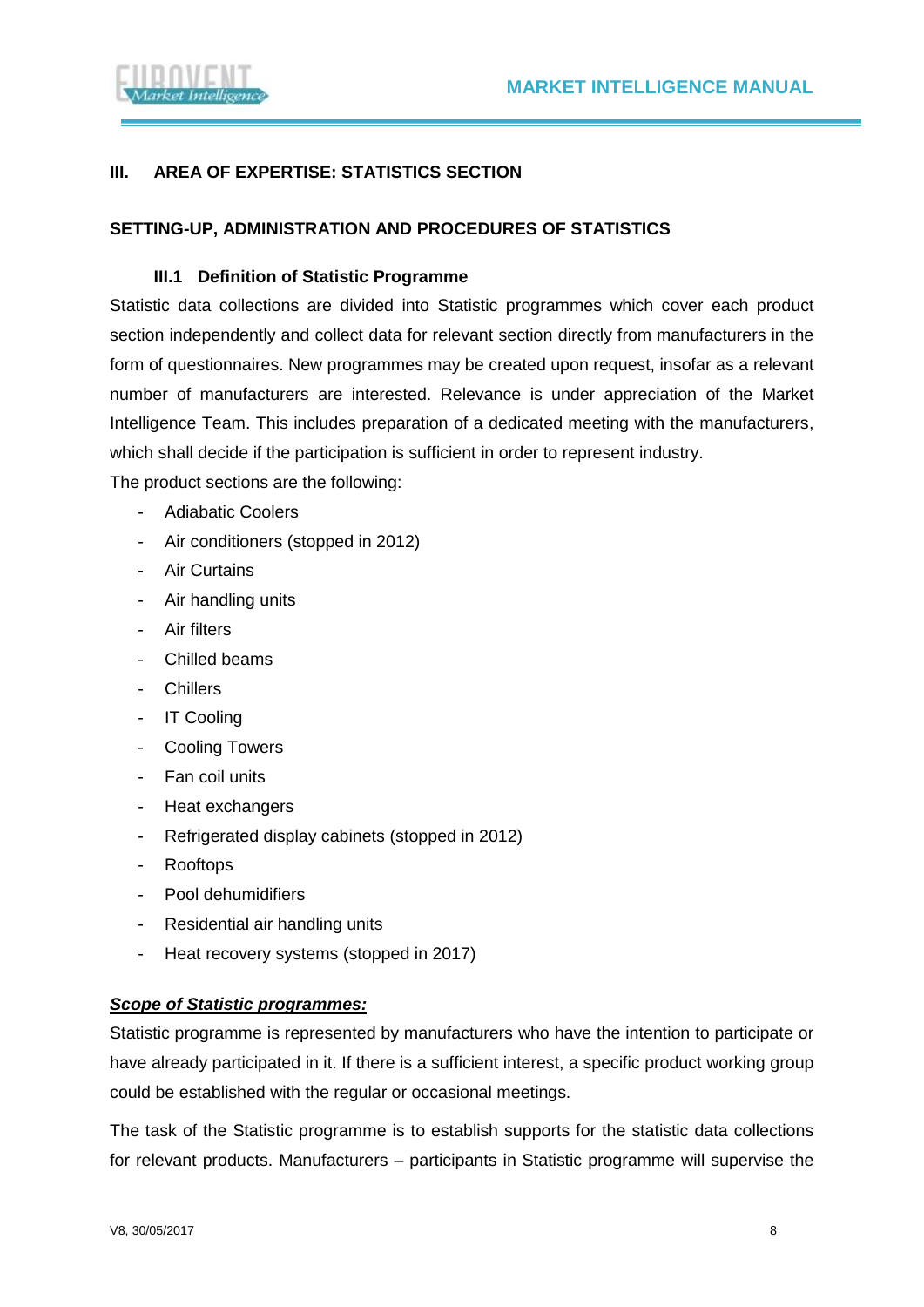

development and credibility of the activity and then required tasks will be done by Market Intelligence Team.

Definition of a specific Product working group:

- Product working group is established on request of participants in Statistic programme in order to ease the management and supervision of statistic activity, e.g. procedure monitoring, results evaluation and reassessment..., in accordance with overall Market Intelligence department strategy and executed by Market Intelligence Team;
- The existence of a Product working group is not obligatory, if the Statistic programme exists
- On manufacturers' request, Product working group issues can be discussed also within the Eurovent working groups or Certification and Compliance committees

Once a Product working group has been established, a chairman should be elected. Chairman's task shall be to chair meetings, supervise proposed agendas and minutes prepared by the staff of Eurovent. The chairman has no particular voting rights.

#### *Voting:*

During the decision-making within the Statistic programme or Product working group meeting, it is highly recommended to achieve unanimous decisions by making suitable compromises. However, if necessary, a **2/3 majority of members present at the meeting** will be required.

On manufacturer's request, Statistics issues could be also discussed within the Eurovent working groups.

#### **III.2 Confidentiality**

<span id="page-8-0"></span>Statistic programmes are highly confidential applying following strict rules:

- Eurovent Market Intelligence staff is obliged to sign the "Confidentiality Agreement" (see document, annexe 1);
- The single data from individual company are not disclosed, only consolidated data are published;
- Manufacturers send data directly to Eurovent Statistics: [statistics@eurovent](mailto:statistics@eurovent-marketintelligence.eu)[marketintelligence.eu](mailto:statistics@eurovent-marketintelligence.eu) or upload directly on Internet website [www.eurovent](http://www.eurovent-marketintelligence.eu/)[marketintelligence.eu](http://www.eurovent-marketintelligence.eu/); only certified Eurovent staff or its official delegates (having signed the confidentiality agreement) can access this email box or on-line database.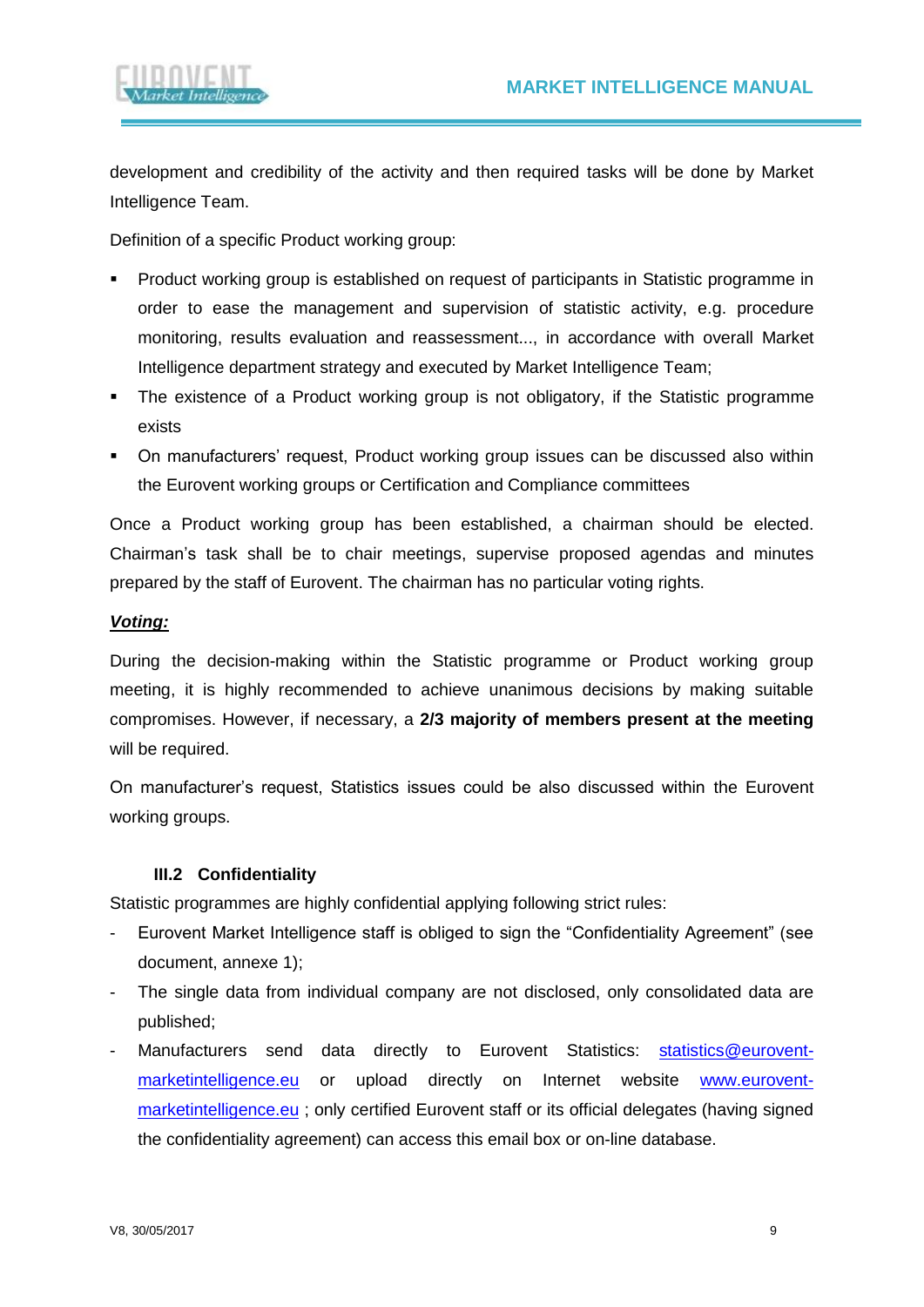

- Online database will set-up a confidential company or group account with the secure individual access to data collection and consultation.

#### <span id="page-9-0"></span>**III.3 Property rights**

Eurovent Services Company is the owner of consolidated data and has the right to dispose of it according to its judgement in order to improve the data reliability, attract new participants, promote programmes, etc.

In any case of doubt, the Eurovent Market Intelligence Team may ask for advice to the Market Intelligence Committee or Compliance Officer in order to take any action.

#### **III.4 Participants in Statistic programmes**

<span id="page-9-1"></span>Participation in any Statistic programme is open to all manufacturers represented on the European market, regardless of any membership in Eurovent Association, National Association or Eurovent Certita Certification, thus participation to one does not mean obligation to participate to the other and vice versa.

Participant is a manufacturer / company who provided data to Eurovent Market Intelligence department for a product section per required period, thus manufacturer is entitled to receive statistic results of program to which he/she participated.

OEM can join automatically the statistics programmes. In the case another company would ask to participate, the decision will be taken by the Market Intelligence Committee, on an ad hoc basis.

Only Original Equipment Manufacturers (OEM) should provide data in order to avoid double counting.

However, it is highly recommended, that in the case if the client or distributor of OEM would like to provide the data, a single letter signed by both companies will be sent to Eurovent Market Intelligence department. It will indicate that:

- OEM will not include in its own figures the units sold to that specific client or distributor
- The client or distributor will declare in its sales figures the units it purchased from that OEM

If these conditions are not met the OEM has to declare the units sold.

In case that OEM didn't intend to participate in the statistics programme, the Market Intelligence Team could request to distributors to participate instead of them.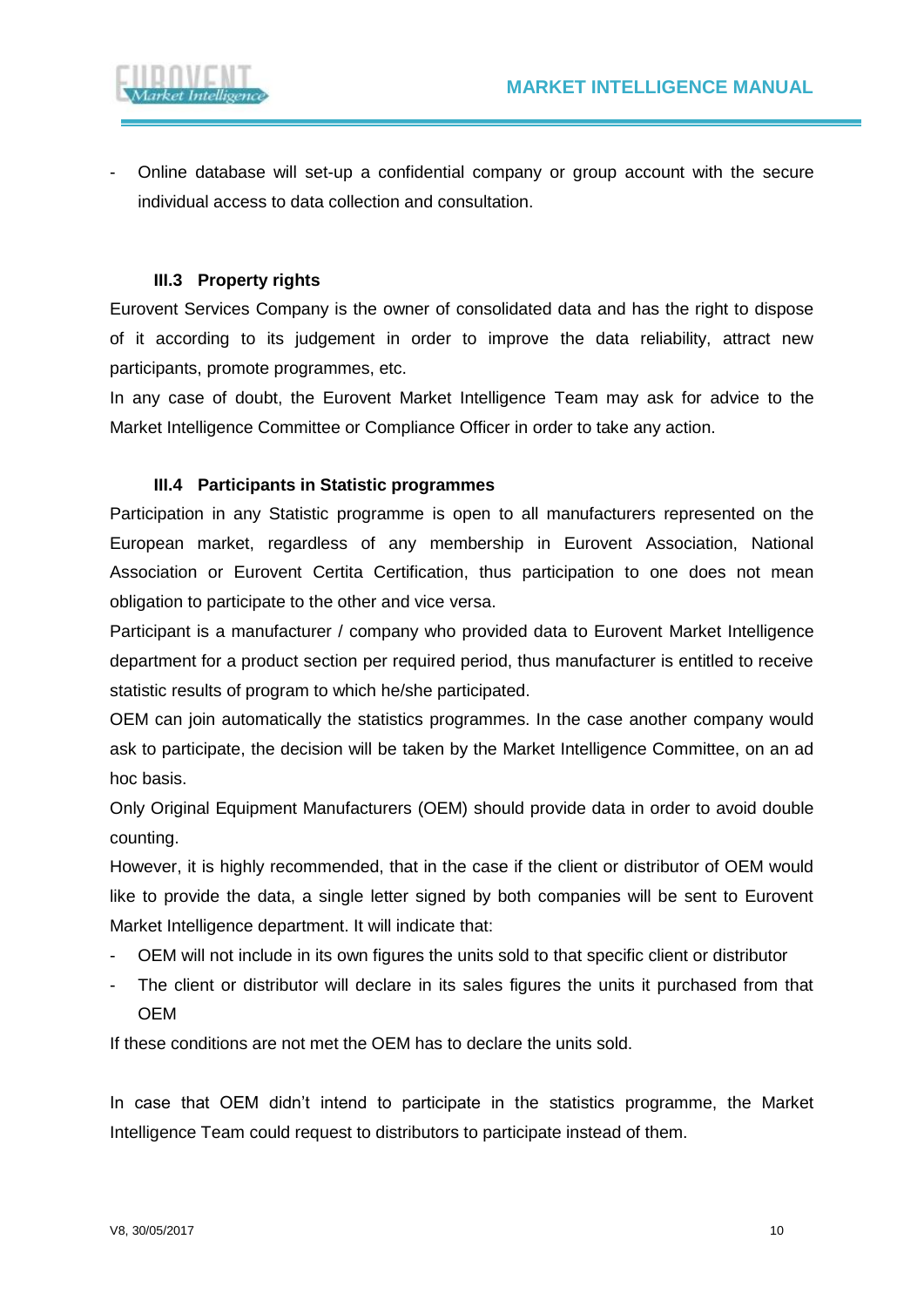

Participants with intention to the program shall decide by themselves if the participation is

#### *Minimum number of participants*

sufficient in order to represent industry. However, the number of participants has to comply with competition law rules, thus at least three manufacturers from three different countries are generally requested.

#### **III.5 Participation fee**

<span id="page-10-0"></span>Participant – manufacturer is a company providing the data and participating in data collection.

The fees are determined by Eurovent Services Company, following the proposal of the Market Intelligence Committee (see price list, annexe 3)

The invoice will be issued as soon as the agreement ("intention of participate") of the participant is received, and the results will be released after the payment of the invoice. From 2011, the participation fees will be free of charge for the companies participating in the corresponding certification programme.

Manufacturers not participating in data collection are not entitled to receive data and are falling under chapter III.8.

#### **III.6 Procedure**

<span id="page-10-1"></span>The original procedure applied until the online procedure will be launched:

- I. Manufacturer receives an email indicating the beginning of the data collection;
- II. Then manufacturer returns the data by e-mail to Eurovent Market Intelligence department;
- III. Eurovent Market Intelligence staff check the data consistency, consolidate them, analyse and prepare final results report;
- IV. The full report is sent to the participating companies to the persons who transmit the data by email (see scope of supply, annexe 2).

The online procedure:

- I. Manufacturer subscribes to Eurovent online statistics database by accepting the general conditions on confidentiality, liability on participation and truthfulness of data;
- II. Manufacturer up-loads the data or input the data manually during the relevant period to data collection;
- III. After close of period, Eurovent Market Intelligence staff check the data, generate results report and publish the results in the confidential online database;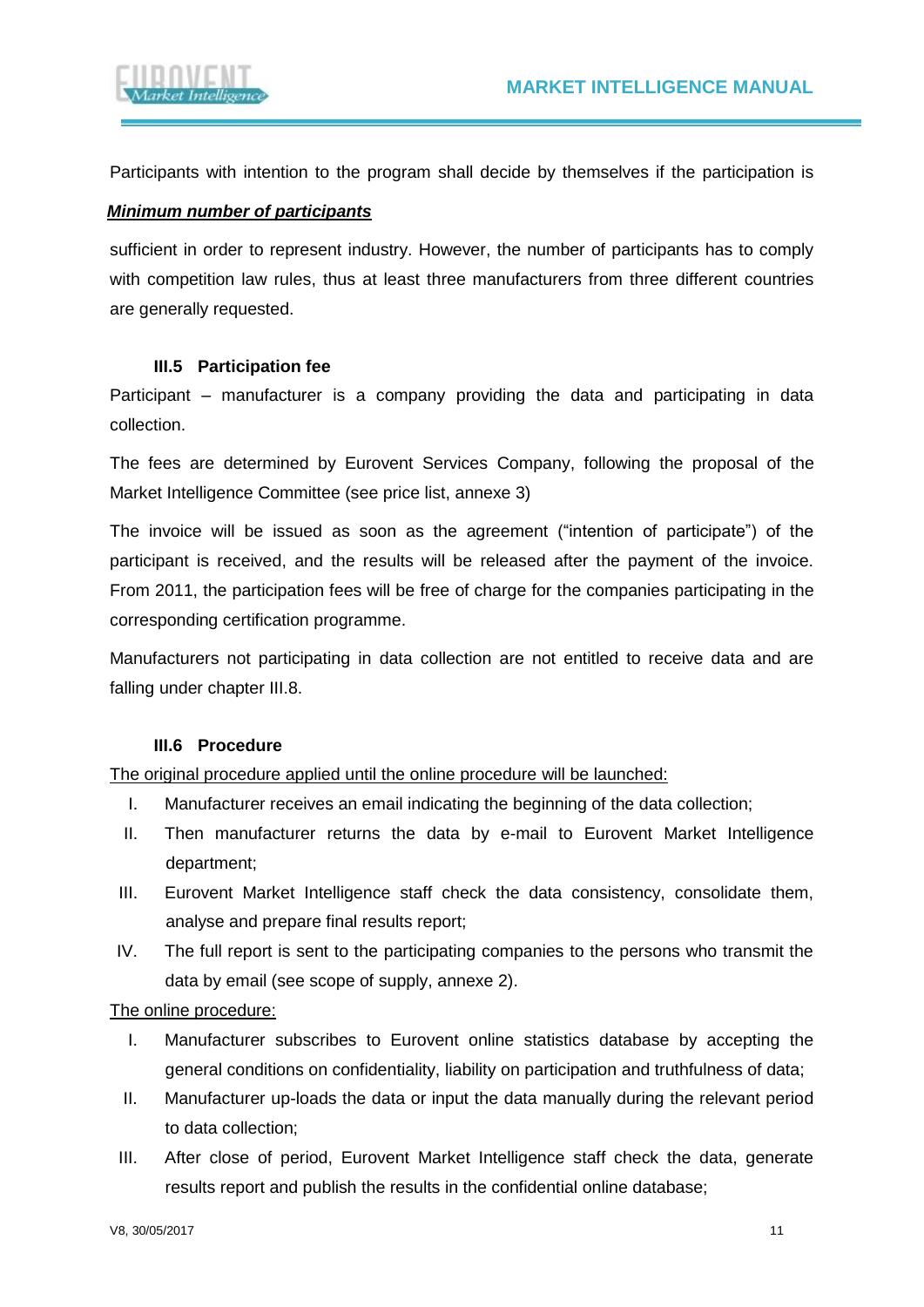

IV. Then manufacturer could consult, download, and print the results.

#### <span id="page-11-0"></span>**III.7 Rating**

In order to improve the quality of service, a rating system has been set up. It allows to the Market Intelligence Team to value and identify the quality of participation from the manufacturers. He awards to the participants stars according to the number of points they received during the collections (1 point  $= 1$  star). The points are defined according to the following criteria:

Concerning the delay of the file received:

- 5 points: file sent 1 month earlier (Annual collection) or 2 weekds earlier (Market evolution)
- 4 points: file sent 2 weeks earlier (Annual collection) or 1 week earlier (Market evolution)
- 3 points: file sent on time
- 2 points: file sent 1 week late (Annual collection) or 2 days late (Market evolution)
- 1 point: file sent 2 weeks late (Annual collection) or 5 days late (Market evolution)
- 0 point: file sent more than 2 weeks late (Annual collection) or 1 week late (Market evolution)

Concerning the reliability of the file received:

- 5 points: No mistake
- 4 points: 1 small mistake
- 3 points: 1 big mistake
- 2 points: 2 small mistakes
- 1 point: 2 big mistakes
- 0 point: more than 2 mistakes

-

If a participant presents too regularly mistakes and delays sending his files, losing all his stars, the Market Intelligence Team may exclude his company from the statistics collections.

#### <span id="page-11-1"></span>**III.8 Data publication for participants**

Data are not published publicly. Detailed results are only provided to manufacturers participating in Statistic programmes collection. The participants – manufacturers participating in the Statistic programme have the right to all detailed information which have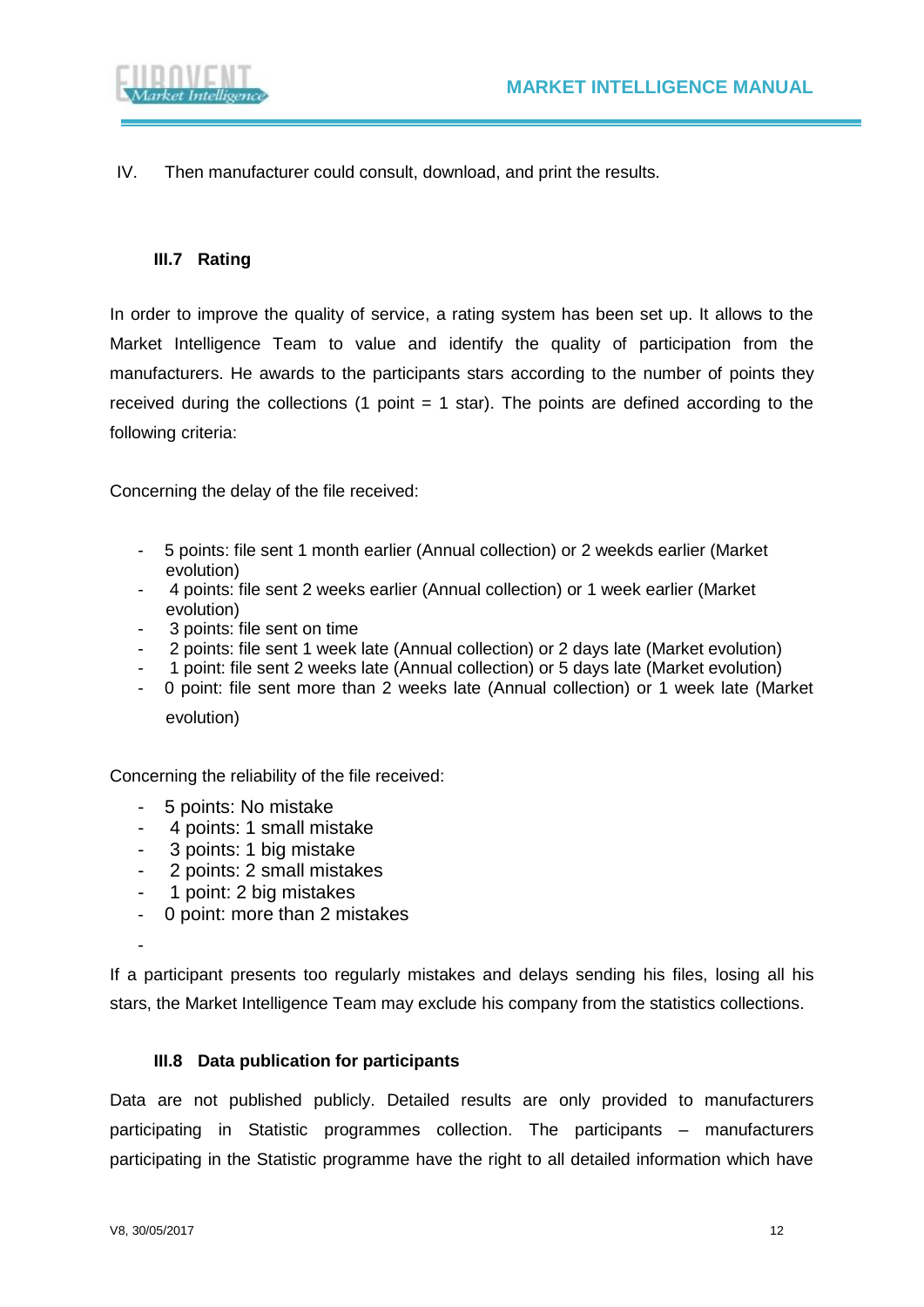

been collected and consolidated according to Statistic programme. Further, participants have the access to historic data in the online database, regardless of participation within previous years (except for new entrant, which gets the access only to previous year (n-1) data).

Participants – manufacturers are not authorized to provide the results to any third person neither publish any information publicly. The participant has a right to use the information for internal use only within his/her company.

Data are published earliest two weeks after the scheduled deadline for quarterly data collection and four weeks for annual data collection. However, this period can be regulated according to competition law rules and Statistic programme's specificity.

Eurovent Market Intelligence department reserves the right to publish the press releases based on provided data results.

Eurovent Market Intelligence department has a right to provide the consolidated data on request to European / national institutions in order to represent common interest of all manufacturers.

#### <span id="page-12-0"></span>**III.9 Third party purchase**

A third party interested in data purchase is a person, manufacturers, company or institution who doesn't participate in Statistic programme and does not provide the data for Statistic programme to Eurovent Market Intelligence department.

Third party shall have following reasons to not provide the data:

- Third party is a manufacturer not present on the European market manufacturer has a right to purchase the reassessed version of results;
- Third party is a manufacturer present on the European market and produces the product of requested data  $\rightarrow$  as manufacturer has the same conditions to participate as any participant in Statistic programme, thus it has no right to purchase the results except all participants will agree with it;
- Third party is a brand name, reseller or distributor present on the European Market and sells the product of requested data, but the OEM has already declared to EMI the products sold – third party has a right to purchase the reassessed version of results;
- Third party is a manufacturer present on the European market and does not produce the product of requested data – manufacturer has a right to purchase the reassessed version of results;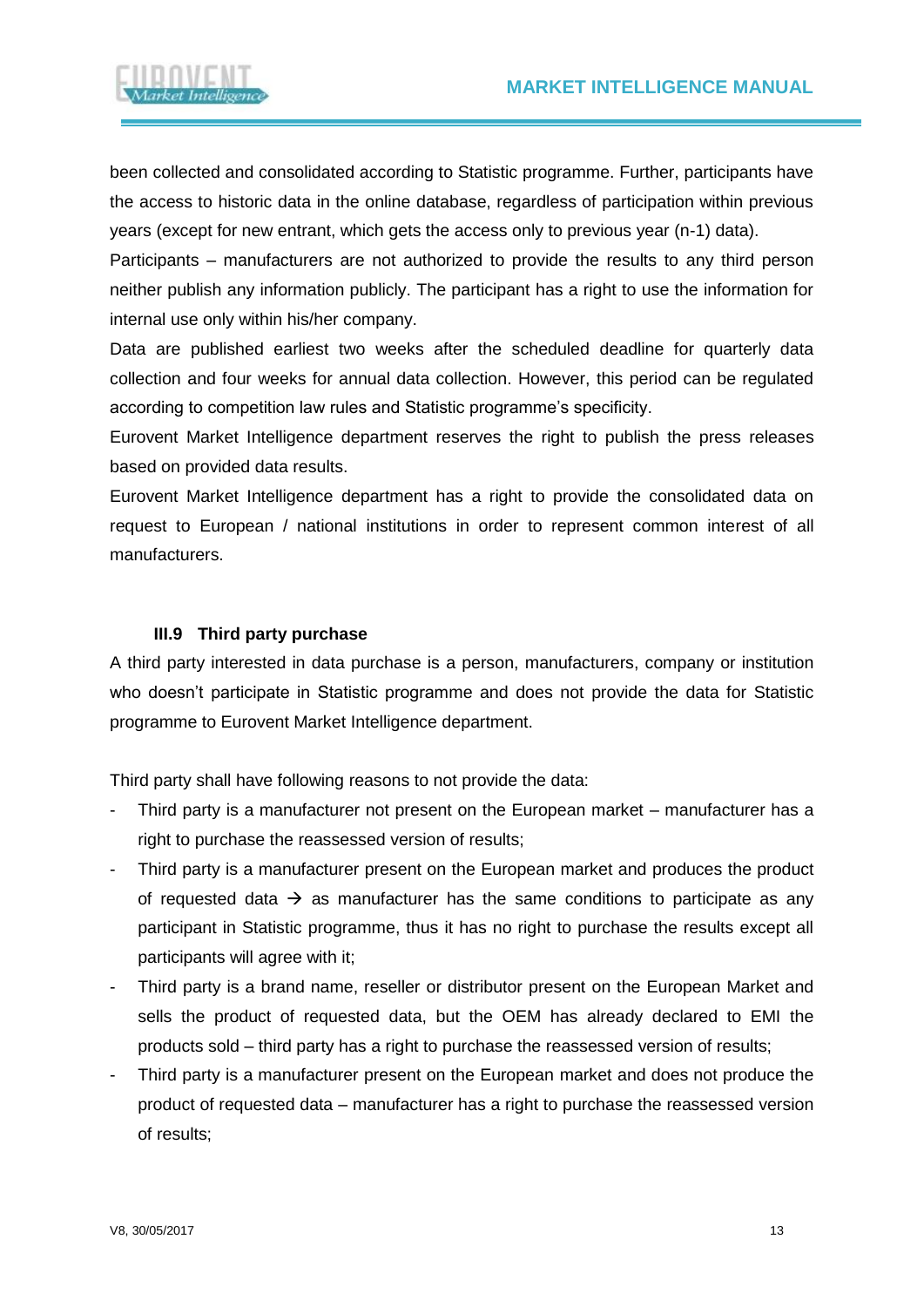

- Third party is a student or private company from another business area (e.g. construction, motor producing company related to the ventilation, etc;) – the issue will be considered by Market Intelligence Team and approved by Chairman of Market Intelligence Committee, only reassessed version of results will be available
- Third party is an institution e.g. European Commission the issue will be considered by Market Intelligence Team and approved by Chairman of Market Intelligence Committee, consolidated or reassessed version of results will be available

The selling price will be established separately by Market Intelligence Committee according to each Statistic programme where the aggregated form will be proposed by Working Group and approved by Market Intelligence Committee (see price list, annexe 3).

If any third party e.g. organisation, university, etc.; will be interested in detailed data in order to realize deeply research and studies, the partnership agreement indicating the conditions and confidentiality shall be signed.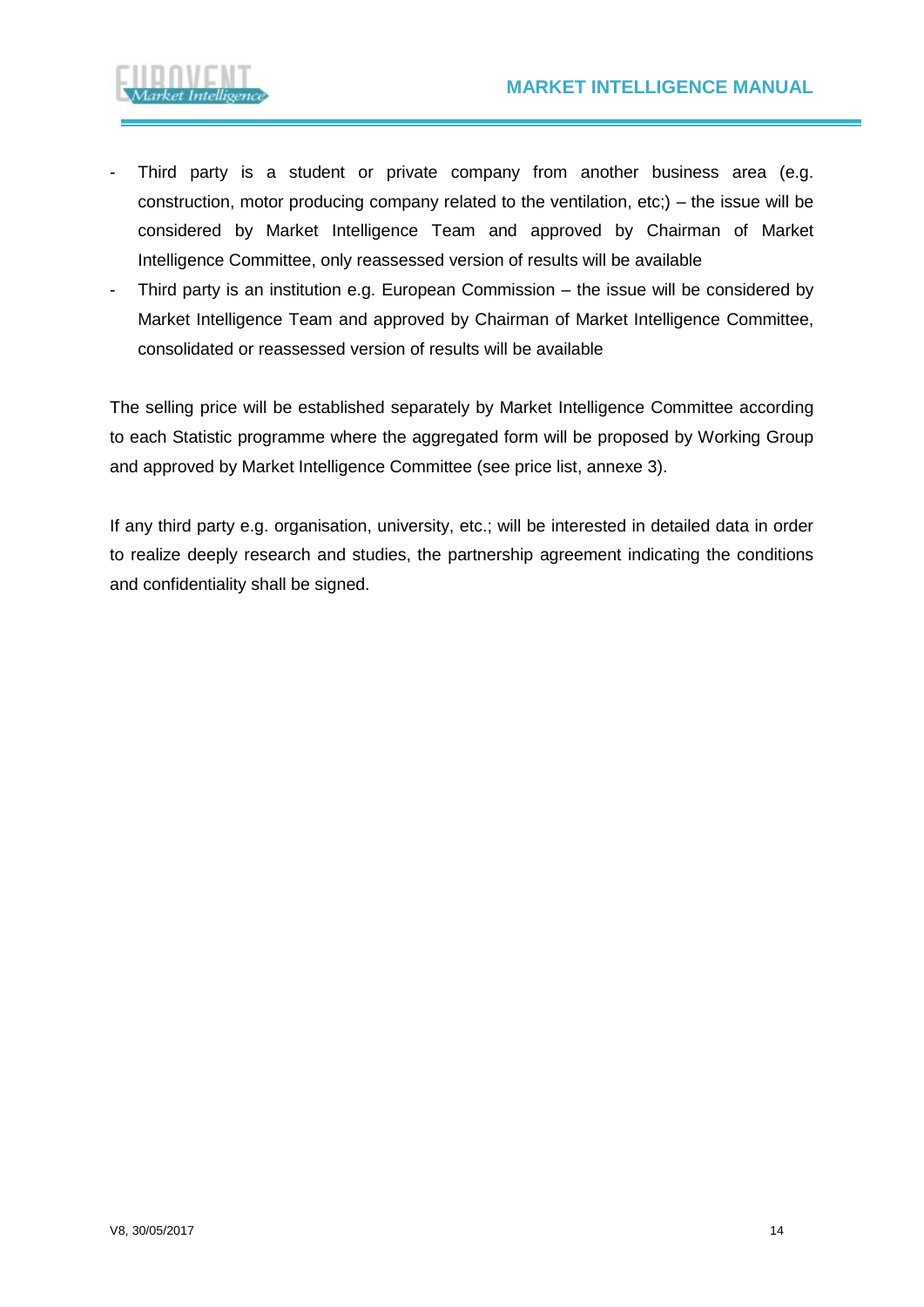

#### <span id="page-14-0"></span>**IV. COMPETITION LAW RULES – AUDIT REPORT**

Because participants in Statistics programmes are companies with competing, and sometimes opposing economic interests, all actions related to the activity are subject to close competition law (anti-trust) scrutiny. The following conservative guidelines shall be applied:

#### *a) Meetings participation:*

- Each meeting must be preceded by notice of the date and time of the meeting along with a copy of the strictly defined agenda for the meeting
- All the items on the agenda must be compatible with competition law (*see list of forbidden and authorized practices hereinafter*)
- The agenda has to be followed as it has been defined
- Any discussions on items that have not been placed on the agenda beforehand have to be ruled out
- Any discussions that do not appear to be legal have to be refused
- **■** If necessary, the participants could leave the meeting and have it noted in the minutes
- Minutes are required for every meeting. The minutes must be clear, complete, and accurate with regard to the discussion that occurred, the actions taken, and the basis for the action
- A staff person from Eurovent shall attend every meeting and act as executive assistant
- **EXECT** If applicable, the participant could send to the organization a registered letter
- There shall be no "off the record" conversations
- **.** In the event of any difficulties, define the subsequent action to be taken with the Compliance Officer, Management and/or counsels (sending registered letters to the organization, etc.)

Generally, all communication and discussions that could directly influence the decisions of individual company regarding production levels, product pricing, marketing strategies, or selection of customers or suppliers must be avoided. The following areas must not be discussed: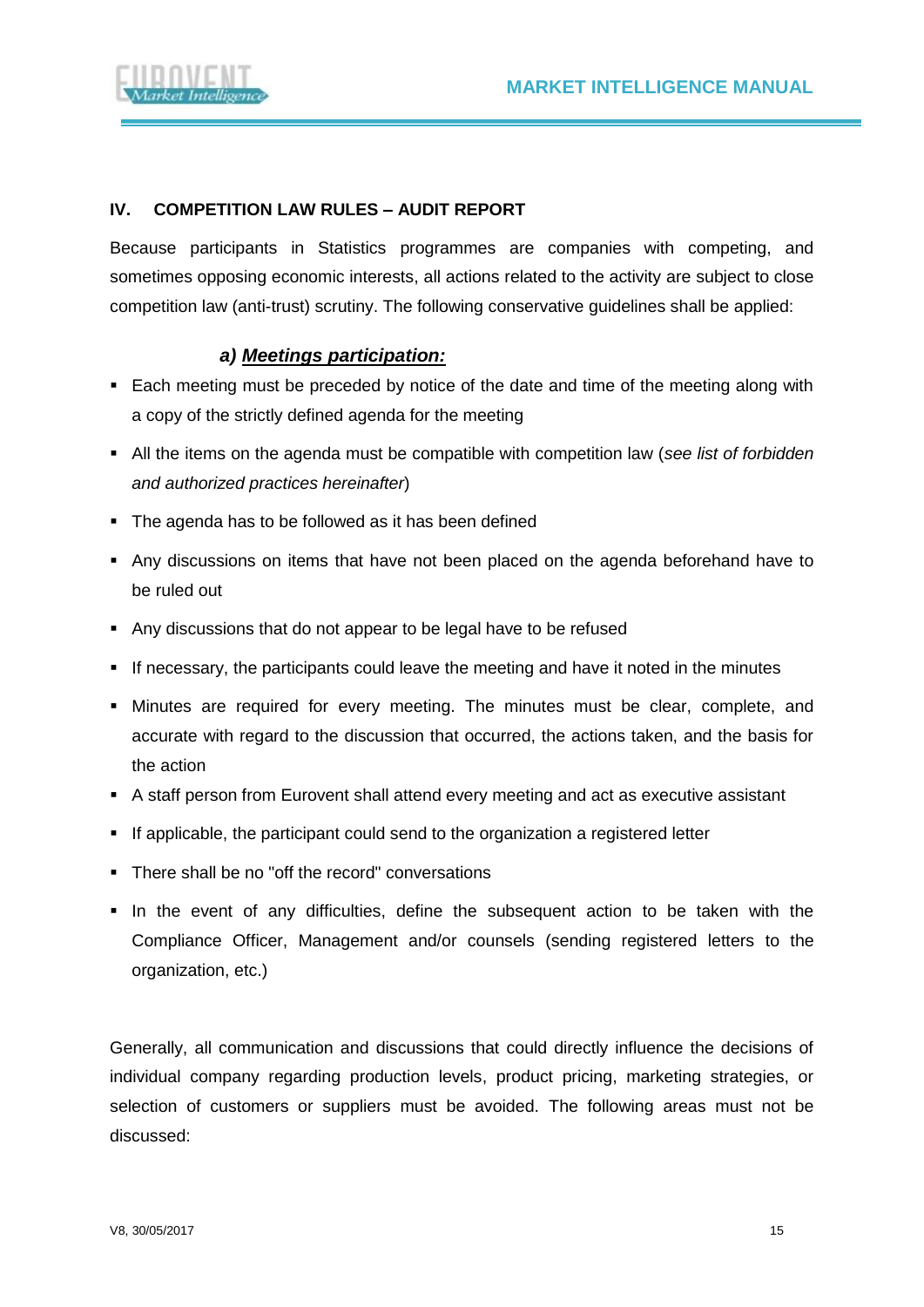

### *b) Forbidden practices:*

- **EXECT** Dissemination, under the pretense of management assistance, of indicative lists, reference prices or any elements of price or pricing policies, including costs, discounts, rebates, profit margins, etc
- Terms or conditions of sale, including warranties, credit, and shipping arrangements
- Particular competitors, suppliers, or customers
- Sales or production quotas or limits, allocation of customers or sales territories or refusal to sell to certain customers or to buy from certain suppliers
- The market share or sales territory of any particular competitor
- **The operating statistics, inventories, sales, marketing methods, or strategies of any** particular competitor
- Controlling competition or excluding any competitor from any market
- Dissemination of cost valuation methods
- Recommendations with respect to prices, price increases
- Exchanges of information preceding government contracts
- Exchanges of individualized information that enable competitors to provide for and adapt their market behavior
	- ➢ Certain exchanges of information can be lawful according to the following conditions:
		- Exchanges of information of a historical nature, i.e., retrospective and distant enough in the past that they do not facilitate short-term decision-making
		- Information must be aggregate so as not to allow the companies in question to be identified
		- Absence of comments or discussions
- **Market price lists in the form of exchanges of information on retrospective prices and** prices are authorized, but are only acceptable insofar as they reflect market prices, i.e., prices that resulted from elements of competition
- Never circulate any data relating to price levels, or production volumes (*see list of forbidden and authorized practices hereinafter*)
- Refuse any identical documents coming from manufacturers

#### *c) Banning unofficial discussions:*

- Refuse informal gatherings
- Meet only at the dates and in the conditions provided for in the trade organization's bylaws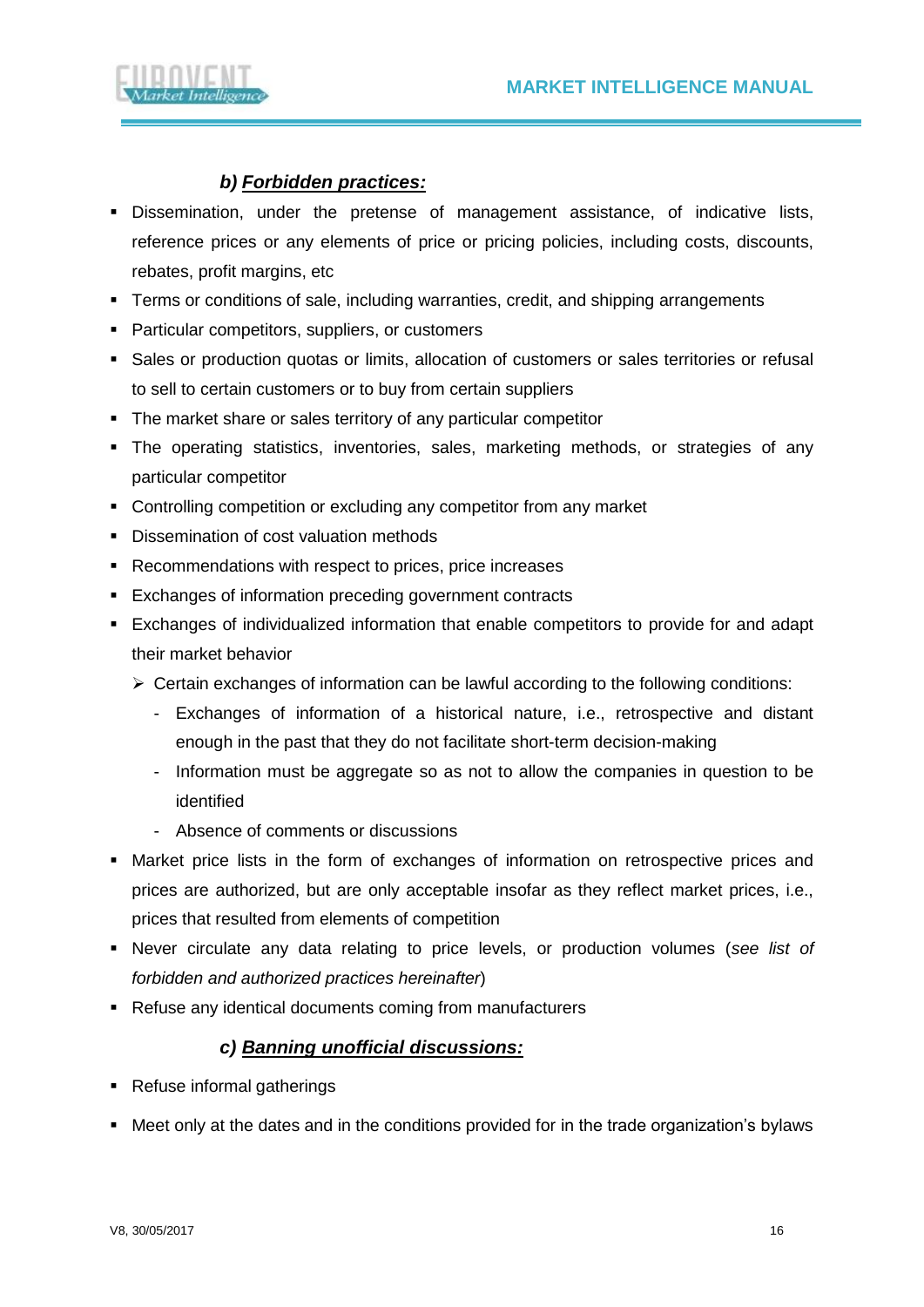

- **EXTED FINDS EXTEDEDED FINDS IN STANDER FINDS FINDS** FIND extraordinary meetings only until FIND events so require and in compliance with the aforementioned conditions
- Avoid meetings in corridors and informal and bilateral exchanges of information (*see list of forbidden practices that are authorized in part*)
- Advise Management of competitors' requests immediately and consult the Compliance Officer and/or counsels to examine the subsequent action to be taken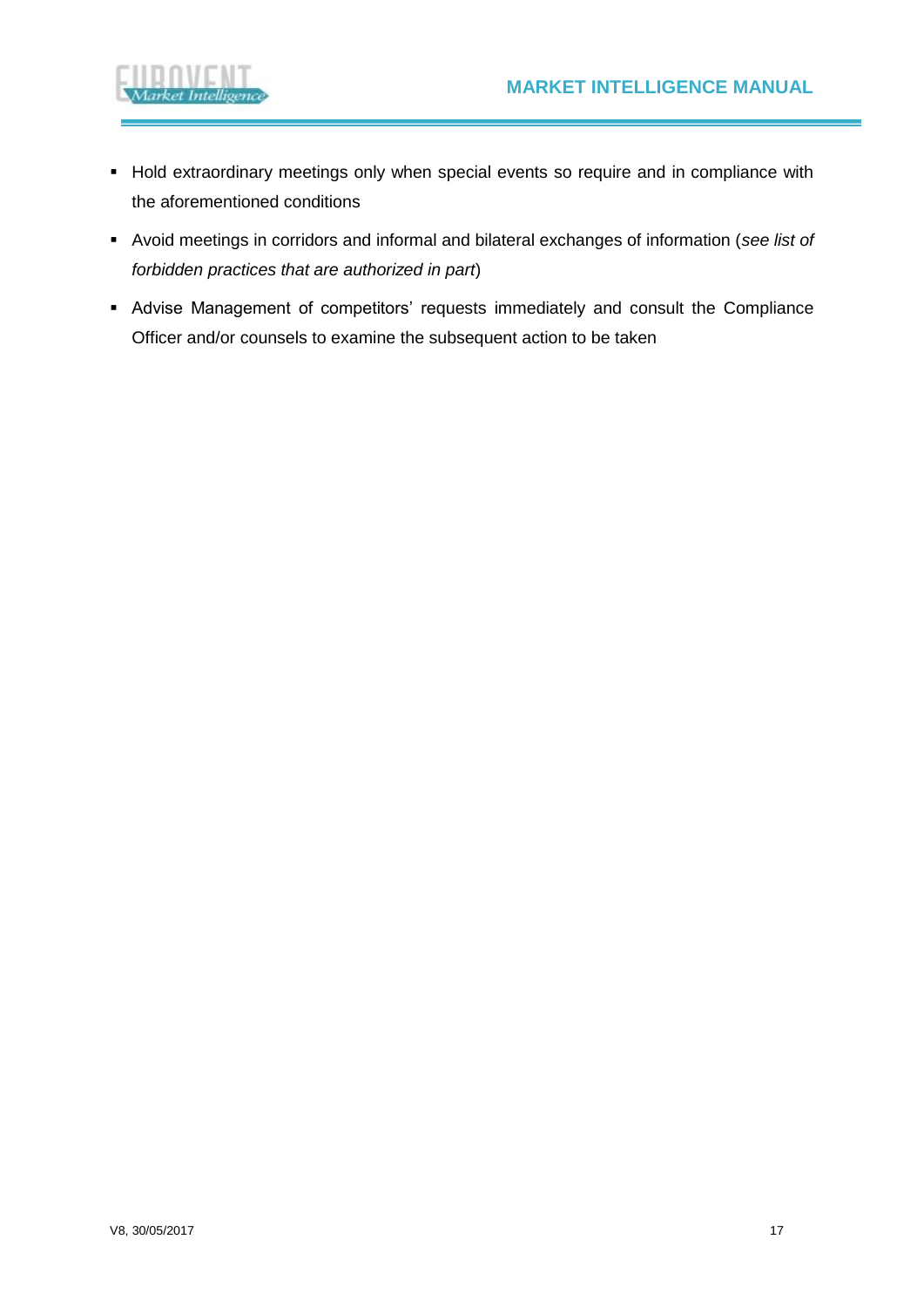

#### <span id="page-17-0"></span>**V. PROMOTION OF MARKET INTELLIGENCE**

The Communication plan will be prepared by Eurovent Market Intelligence department and approved by Market Intelligence Committee yearly.

Following tools are used:

- Eurovent Market Intelligence website
- Leaflet
- Press releases
- <span id="page-17-1"></span>- Partnership with specialized newspapers or other institutions

#### **V.1 Website**

Eurovent Market Intelligence website is at the following address :

<https://www.eurovent-marketintelligence.eu/>

#### **Functionality:**

- **Statistical database (participant access):**

Data input

Historic market data

Possibility to group data by year and by country or region

Graphs and analyses (on progress)

Ranking per country, region, product (confidential access)

The administrator of website will be the Market Intelligence Team;

#### **Communication strategy:**

- Ease the process to attract more participants,
- Improve manufacturer input and output,
- Promote the activity publicly towards the other institutions,
- Develop new partnerships,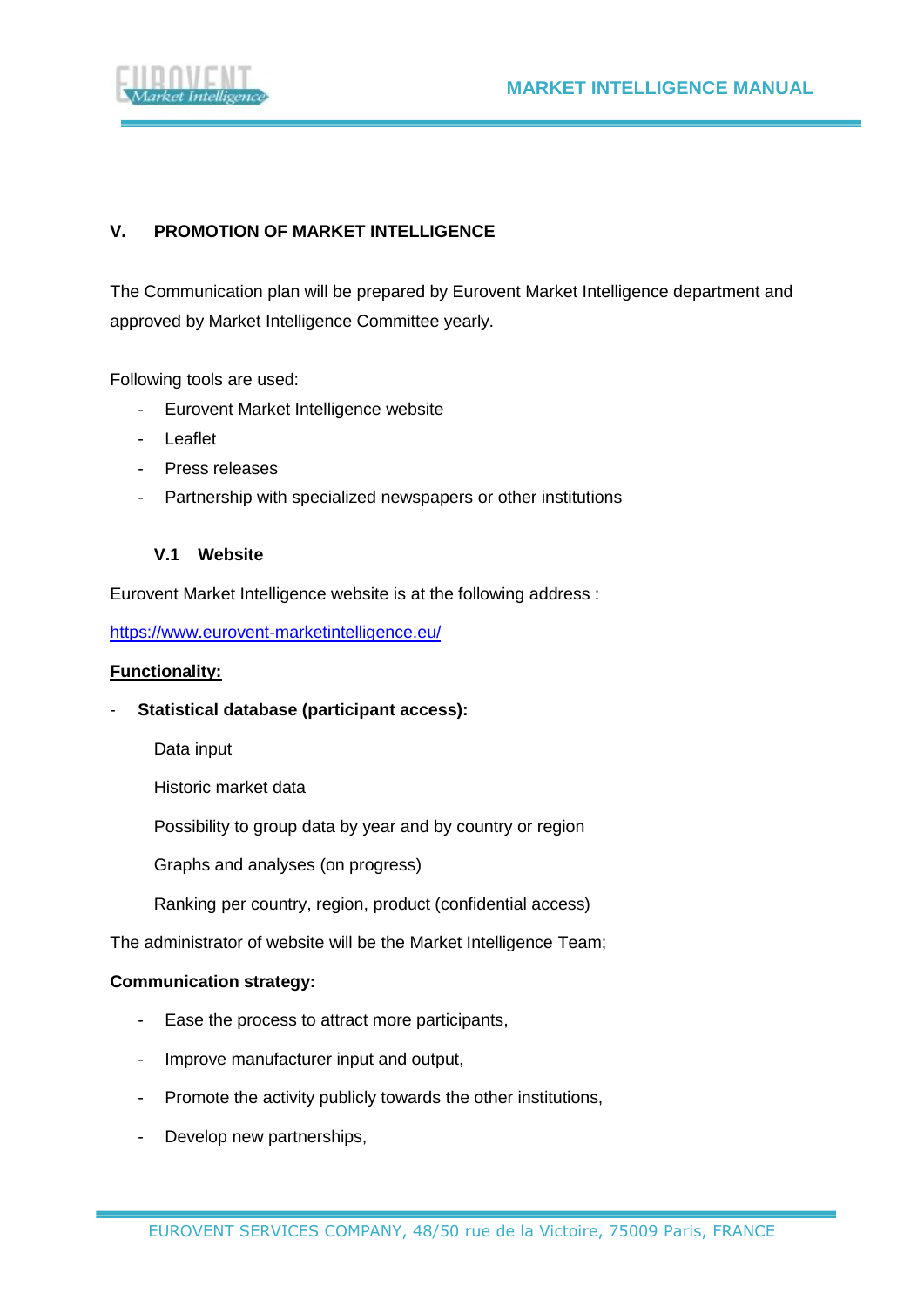

Information on Market Intelligence website will be promoted also on Eurovent Association and Eurovent Certification website.

#### **V.2 Leaflet**

<span id="page-18-0"></span>Leaflet will be up-dated yearly in order to promote the activity towards two segments: manufacturers and general public.

#### <span id="page-18-1"></span>**V.3 Press releases**

<span id="page-18-2"></span>Press releases will be published at least twice a year in various specialized newspapers.

#### **V.4 Partnership**

Eurovent Market Intelligence department could enter into a partnership with an organisation or institution in order to support various projects. The condition will be specified in an agreement between both parts.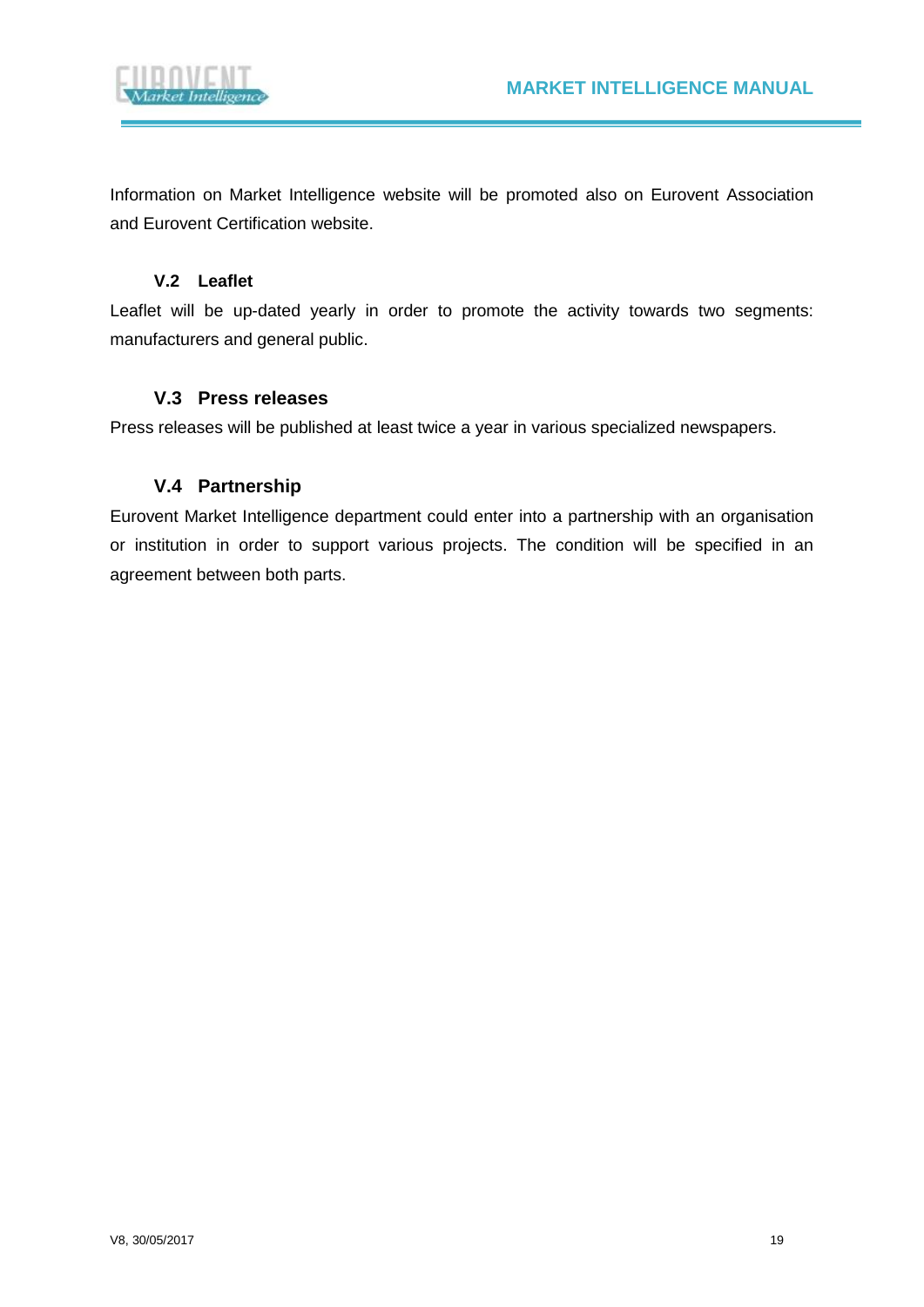

# **ANNEXE 1**

# **Engagement de confidentialité**



m'engage à traiter confidentiellement et à conserver confidentiels toutes les informations et documents, de quelque nature qu'ils soient, économiques, techniques, commerciaux, auxquels j'aurai accès pour l'exécution de ma mission, notamment dans le cadre de la collecte régulière d'informations destinées à l'établissement de statistiques de marché.

Je m'engage par ailleurs, vis-à-vis du personnel d'Eurovent Certification, de l'association Eurovent et/ou d'Eurovent Services Company et des prestataires de services auxquels je pourrais faire appel, à prendre toutes mesures nécessaires afin d'assurer le secret et la confidentialité de toutes les informations et documents visés à l'alinéa ci-dessus.

En conséquence, je m'oblige à vérifier que toute personne à laquelle je peux être amenée à communiquer des informations confidentielles, telles que mentionnées au premier alinéa, a signé un engagement de confidentialité, cet engagement devant a minima porter sur l'ensemble des informations visées dans la présente clause.

La confidentialité exigée au titre de la présente clause s'applique à toute information dont j'ai eu connaissance antérieurement. Elle perdurera tant que celles-ci ne sont pas rendues publiques.

| Fait à <mark>l</mark> | le.               |  |
|-----------------------|-------------------|--|
| Madame/Monsieur [     | <b>[FONCTION]</b> |  |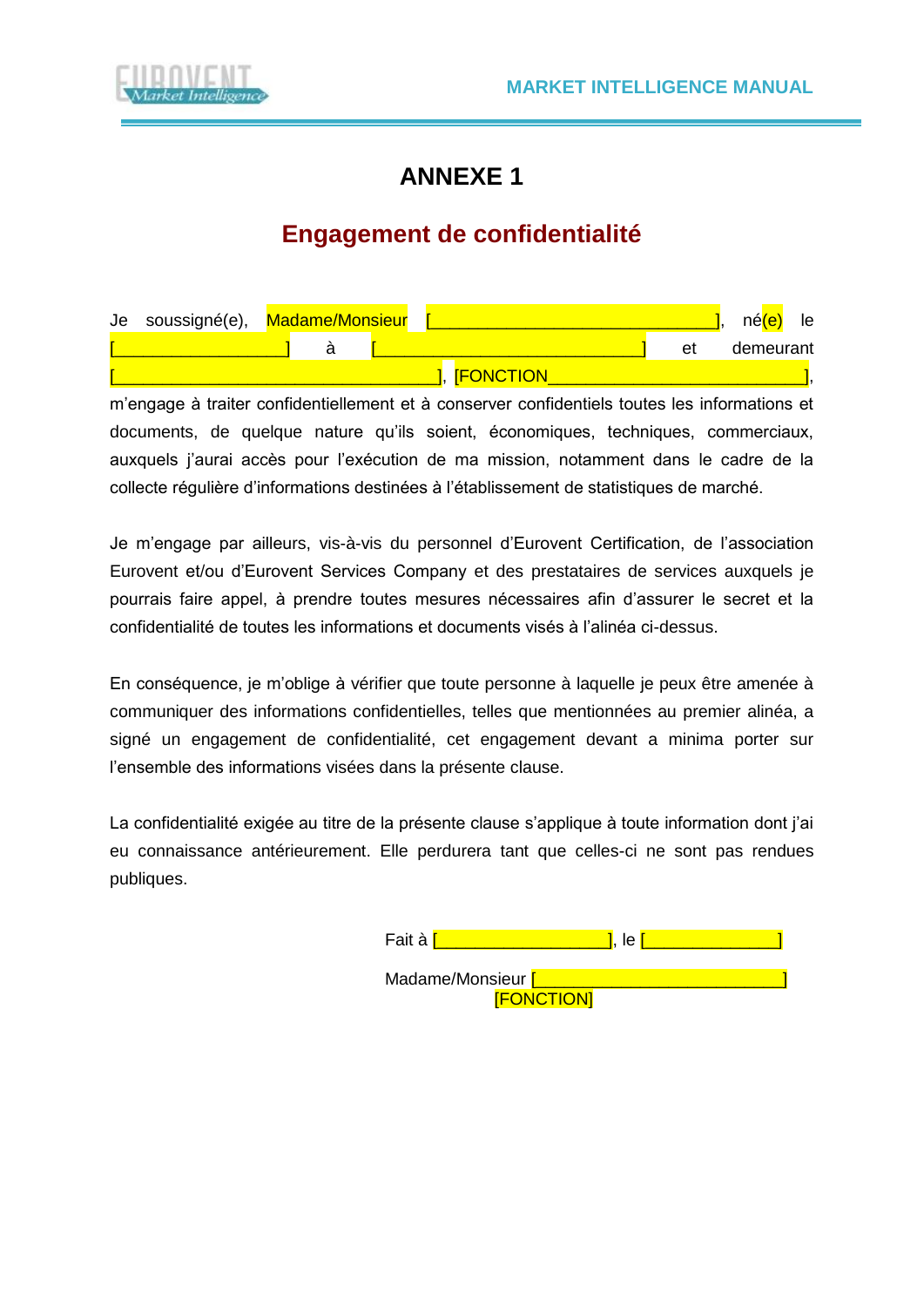

### **Confidentiality agreement**

| I undersigned, Mrs/Mr [Change and Change and Change and Change and Change and Change and Change and Change and |  | <b>1</b> , born in $\begin{bmatrix} 1 & 1 \\ 1 & 1 \end{bmatrix}$ |  |  |
|----------------------------------------------------------------------------------------------------------------|--|-------------------------------------------------------------------|--|--|
| on[ <u>Networks] and</u> address [Networks]                                                                    |  | l,working                                                         |  |  |
| as $\mathsf{I}$                                                                                                |  | 1, hereby commit to treating                                      |  |  |
| and keeping confidential all information and documents, be they economic, technical                            |  |                                                                   |  |  |
| or commercial, that I will come across while carrying out my job/functions, especially                         |  |                                                                   |  |  |
| within the frame of the regular data collection of market sales information.                                   |  |                                                                   |  |  |

To Eurovent Certification Company, Eurovent Association and/or Eurovent Services Company staff members and providers I might call in I also commit to taking all and every precautionary measure so that the information and documents stipulated in the above paragraph are kept secret and confidential.

Consequently, I will always make sure that I will never disclose confidential information as such mentioned in the fist paragraph to anyone not having signed a confidentiality agreement.

The confidentiality subsequent to the present clause shall apply to all information past and present - and shall last until the said information become public.

| Issued at [ |                                     | , on |  |
|-------------|-------------------------------------|------|--|
|             | Mrs/Mr <mark>[</mark><br>[POSITION] |      |  |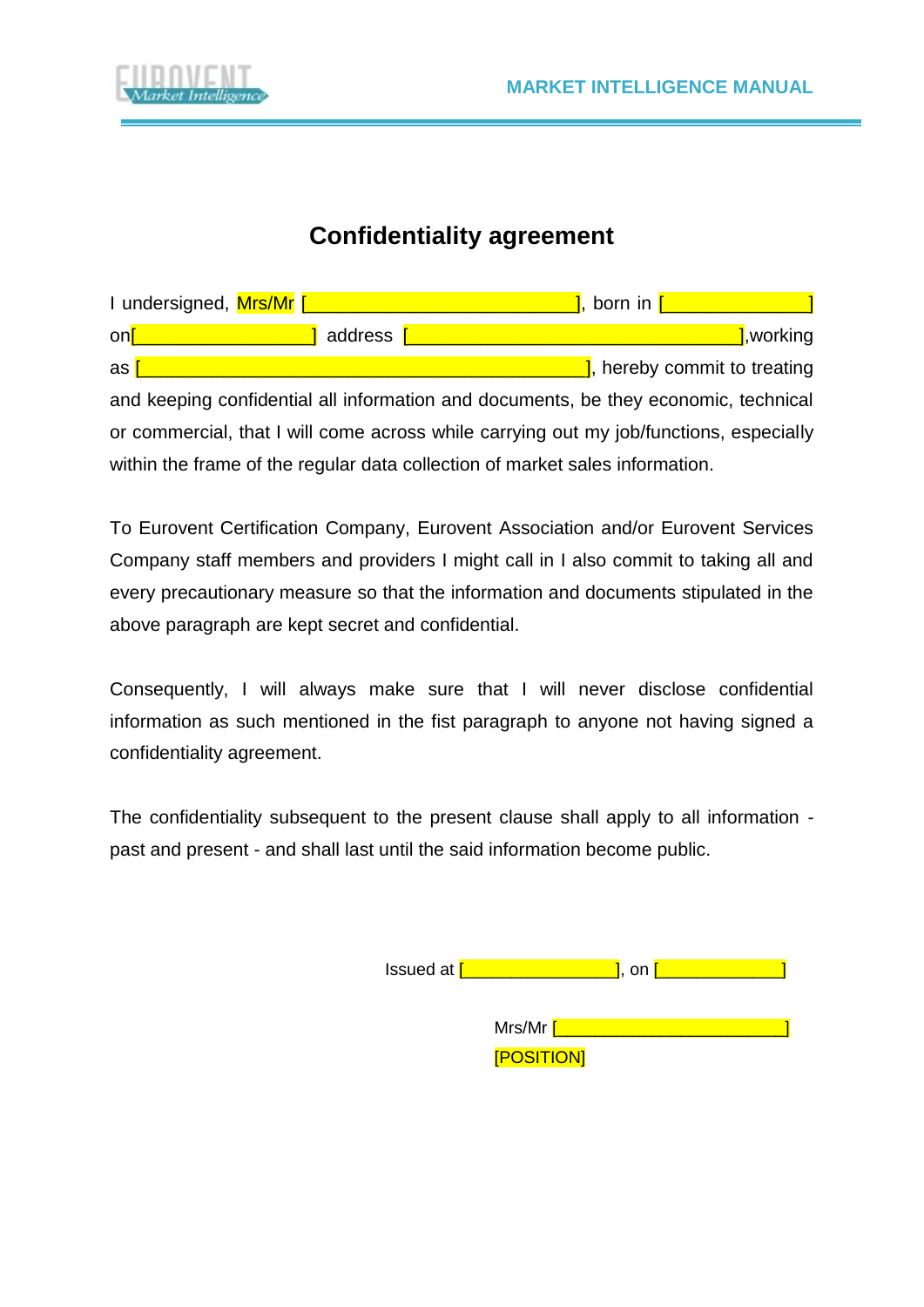

# **ANNEXE 2**

## **SCOPE OF SUPPLY – May 2017**

This document defines which information is issued after a statistic collection.

#### **1. INFORMATION TO PARTICIPANTS**

#### **1.1. Annual collections**

13 programmes are in the scope: Chillers, Fan Coils Units, Air Handling Units, Rooftops, Cooling towers, Air Curtains, Air Filters, Heat Exchangers, IT Cooling. Pool dehumidifiers, Chilled Beams, Residential Air Handling Units, Adiabatic Coolers

The reports contain:

- Participant list
- Data consolidated by country and in total (Europe, Middle-East and Africa)

- A constant panel between previous year(s) and current year, i.e. data consolidated only with common participants. (not available for new programmes)

- Specific analyses (available either automatically via the website or sent by email)

- Estimation of the total market based on reassessment of the collected and forecast on next period.

#### **1.2. Market evolution collections (each quarter)**

4 programmes currently working: Chillers, Fan Coils Units, Air Handling Units, Rooftops.

The report contains:

- Participant list
- Evolution in percentage between the previous quarter and the same quarter of the previous year, for each market segment.
- previous year, for each market segment.<br>- Turnover of the previous quarter, for each market segment
- Forecast in percentage regarding the next quarter and current year, for each market segment

#### **1.3. Quarterly collection (only for chillers)**

This collection is a constant panel, currently involving 12 participants, for 13 countries (Czech Republic, Finland, France, Germany, Greece, Hungary, Italy, The Netherlands, Poland, Russia, Spain, Sweden, United Kingdom) and Rest of Europe

The Report contains:

- Data consolidated by country and in total (Europe)
- Quarterly evolution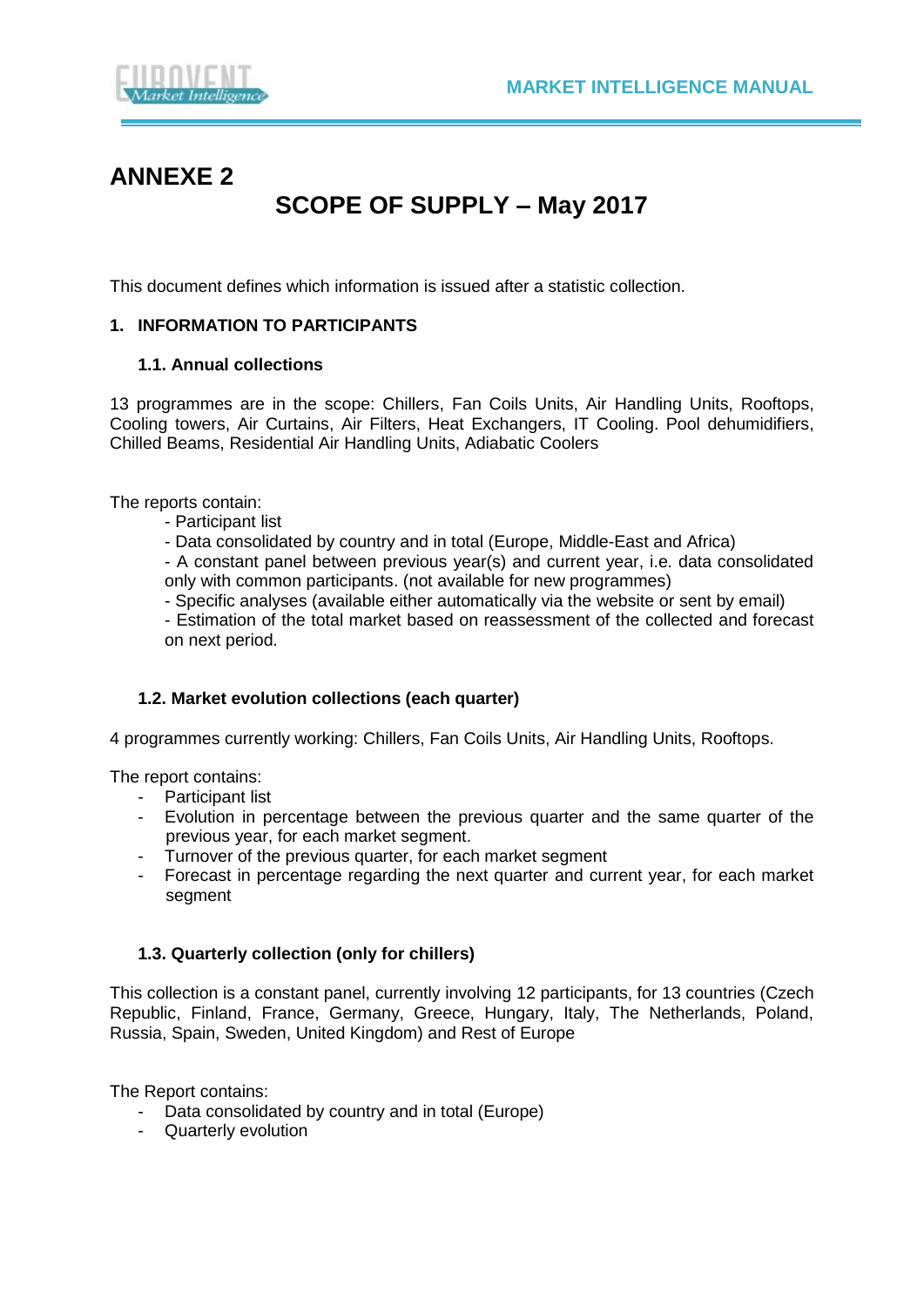

#### **2. INFORMATION TO EXTERNAL CLIENTS**

#### **2.1. Annual collections**

Data are available on a reassessed format, proposed by the Market Intelligence Team to the ad hoc working groups.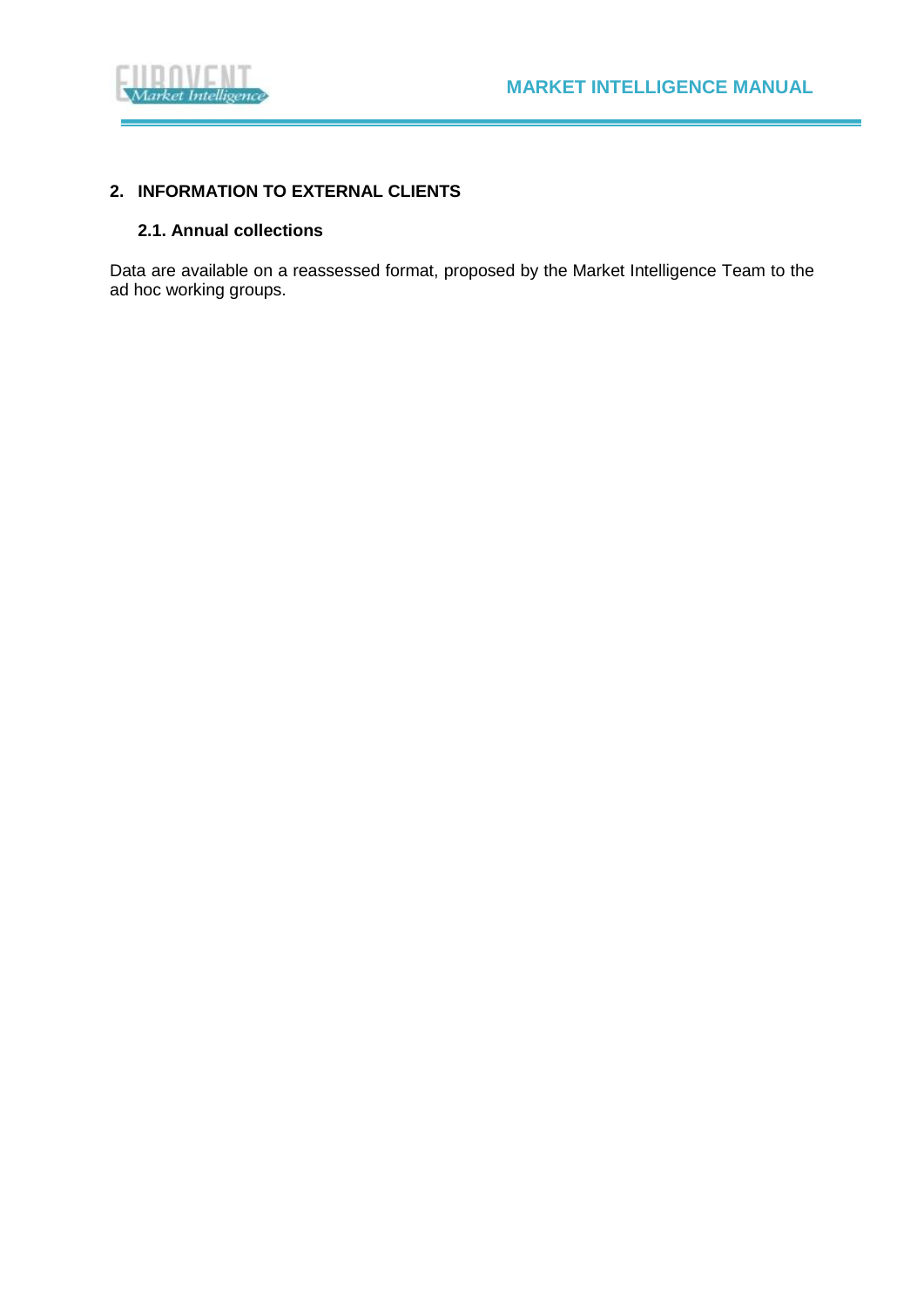

# **ANNEXE 3 PRICE LIST – 2016**

### **1. PRICE FOR PARTICIPANTS (in Euro)**

| <b>Market</b><br>intelligence<br>programme                 | <b>Price</b><br>(VAT<br>excluded) | <b>Frequency</b>      | <b>Type of results</b>                                       | <b>Nota</b>                                                       |
|------------------------------------------------------------|-----------------------------------|-----------------------|--------------------------------------------------------------|-------------------------------------------------------------------|
| <b>Adiabatic Coolers</b>                                   | 1 000€                            | Annual                | Consolidated + reassessed data                               | Free for participants in the cooling<br>towers or heat exchangers |
| <b>Air Curtains</b>                                        | 1000€                             | Annual                | Consolidated + reassessed data                               |                                                                   |
| <b>Air Filters</b>                                         | 1400€                             | Annual                | Consolidated + reassessed data<br>Website + private analysis |                                                                   |
| <b>Air Handling Units</b>                                  | 1800€                             | Annual +<br>quarterly | Consolidated + reassessed data<br>Website + private analysis |                                                                   |
| <b>Chilled Beams</b>                                       | 1400€                             | Annual                | Consolidated + reassessed data<br>Private analysis           |                                                                   |
| <b>Chillers and</b><br>hydronic heat<br>pumps              | 1800€                             | Annual +<br>quarterly | Consolidated + reassessed data<br>Website + private analysis |                                                                   |
| <b>Cooling Towers</b>                                      | 1400€                             | Annual                | Consolidated + reassessed data<br>Website + private analysis |                                                                   |
| <b>Fan Coils Units</b>                                     | 1800€                             | Annual +<br>quarterly | Consolidated + reassessed data<br>Website + private analysis |                                                                   |
| <b>Heat Exchangers</b>                                     | 1400€                             | Annual                | Consolidated + reassessed data<br>Website + private analysis |                                                                   |
| <b>Heat Recovery</b><br><b>Systems (AAHE-</b><br>AARE-RAC) | 1000€                             | Annual                | Consolidated + reassessed data                               | New format in 2017 based on<br>the Total Europe only              |
| <b>IT Cooling</b>                                          | 1400€                             | Annual                | Consolidated + reassessed data<br>Website + private analysis |                                                                   |
| <b>Pool Dehumidifiers</b>                                  | 1000€                             | Annual                | Consolidated + reassessed data                               | Free for participants in the<br>AHU or rooftops                   |
| <b>Residential Air</b><br><b>Handling Units</b>            | 1000€                             | Annual                | Consolidated + reassessed data                               |                                                                   |
| <b>Rooftops</b>                                            | 1800€                             | Annual +<br>quarterly | Consolidated + reassessed data<br>Website + private analysis |                                                                   |
| <b>Quarterly Chillers</b>                                  | 400€                              | Quarterly             | Consolidated data + website                                  | Constant panel                                                    |